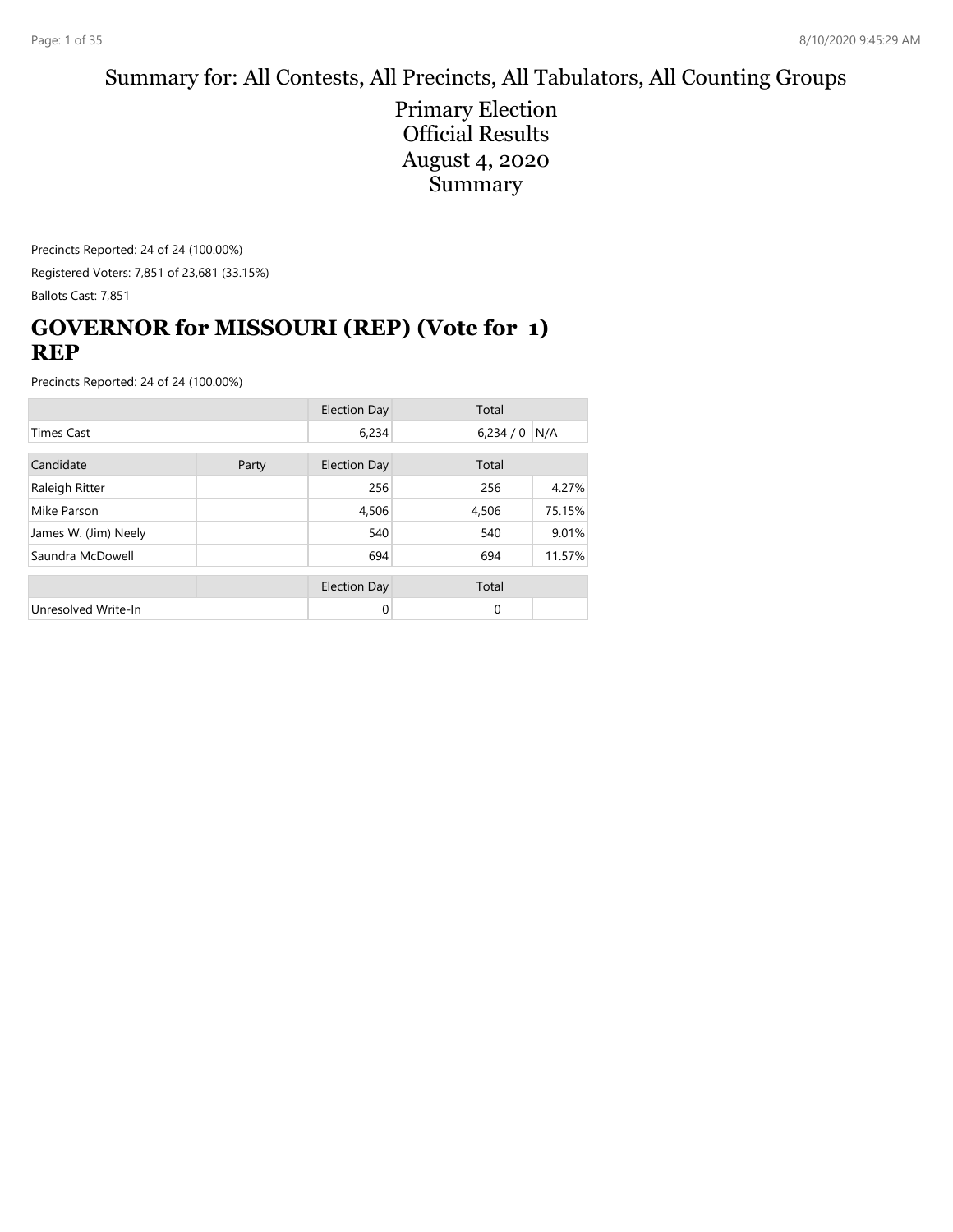## **GOVERNOR for MISSOURI (DEM) (Vote for 1) DEM**

|                                   |       | <b>Election Day</b> | Total    |        |
|-----------------------------------|-------|---------------------|----------|--------|
| <b>Times Cast</b>                 |       | 1,484               | 1,484/0  | N/A    |
| Candidate                         | Party | <b>Election Day</b> | Total    |        |
| Nicole Galloway                   |       | 1,246               | 1,246    | 87.50% |
| Jimmie Matthews                   |       | 63                  | 63       | 4.42%  |
| Antoin Johnson                    |       | 33                  | 33       | 2.32%  |
| Eric Morrison                     |       | 62                  | 62       | 4.35%  |
| Robin John Daniel Van<br>Quaethem |       | 20                  | 20       | 1.40%  |
|                                   |       | <b>Election Day</b> | Total    |        |
| Unresolved Write-In               |       | 0                   | $\Omega$ |        |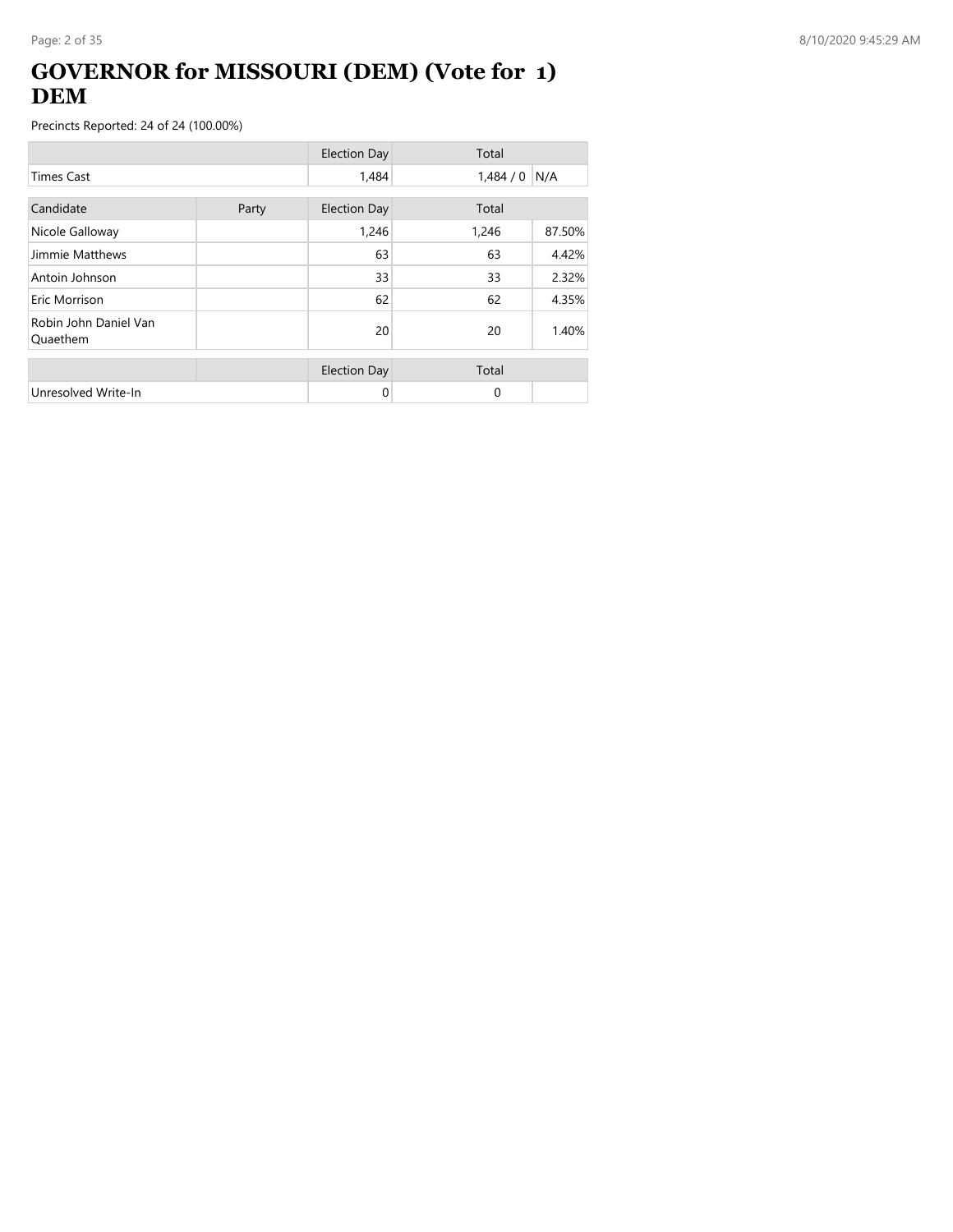## **GOVERNOR for MISSOURI (LIB) (Vote for 1) LIB**

|                     |       | <b>Election Day</b> | Total |         |
|---------------------|-------|---------------------|-------|---------|
| Times Cast          |       | 29                  | 29/0  | N/A     |
| Candidate           | Party | <b>Election Day</b> | Total |         |
| <b>Rik Combs</b>    |       | 27                  | 27    | 100.00% |
|                     |       | <b>Election Day</b> | Total |         |
| Unresolved Write-In |       |                     | 0     |         |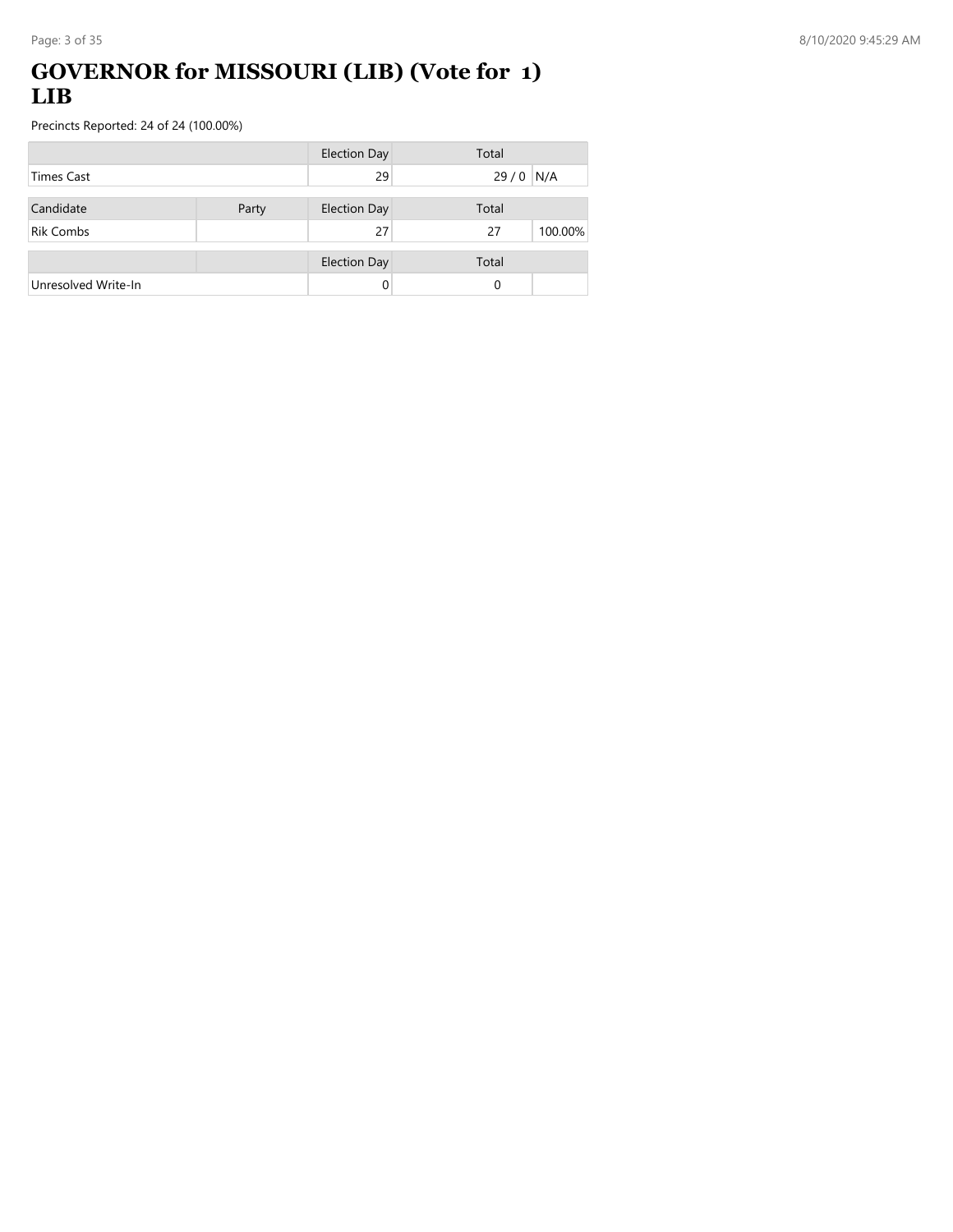## **GOVERNOR for MISSOURI (GRN) (Vote for 1) GRN**

|                     |       | <b>Election Day</b> | Total |         |
|---------------------|-------|---------------------|-------|---------|
| <b>Times Cast</b>   |       |                     | 3/0   | N/A     |
| Candidate           | Party | <b>Election Day</b> | Total |         |
| Jerome Howard Bauer |       |                     | 3     | 100.00% |
|                     |       | <b>Election Day</b> | Total |         |
| Unresolved Write-In |       |                     | 0     |         |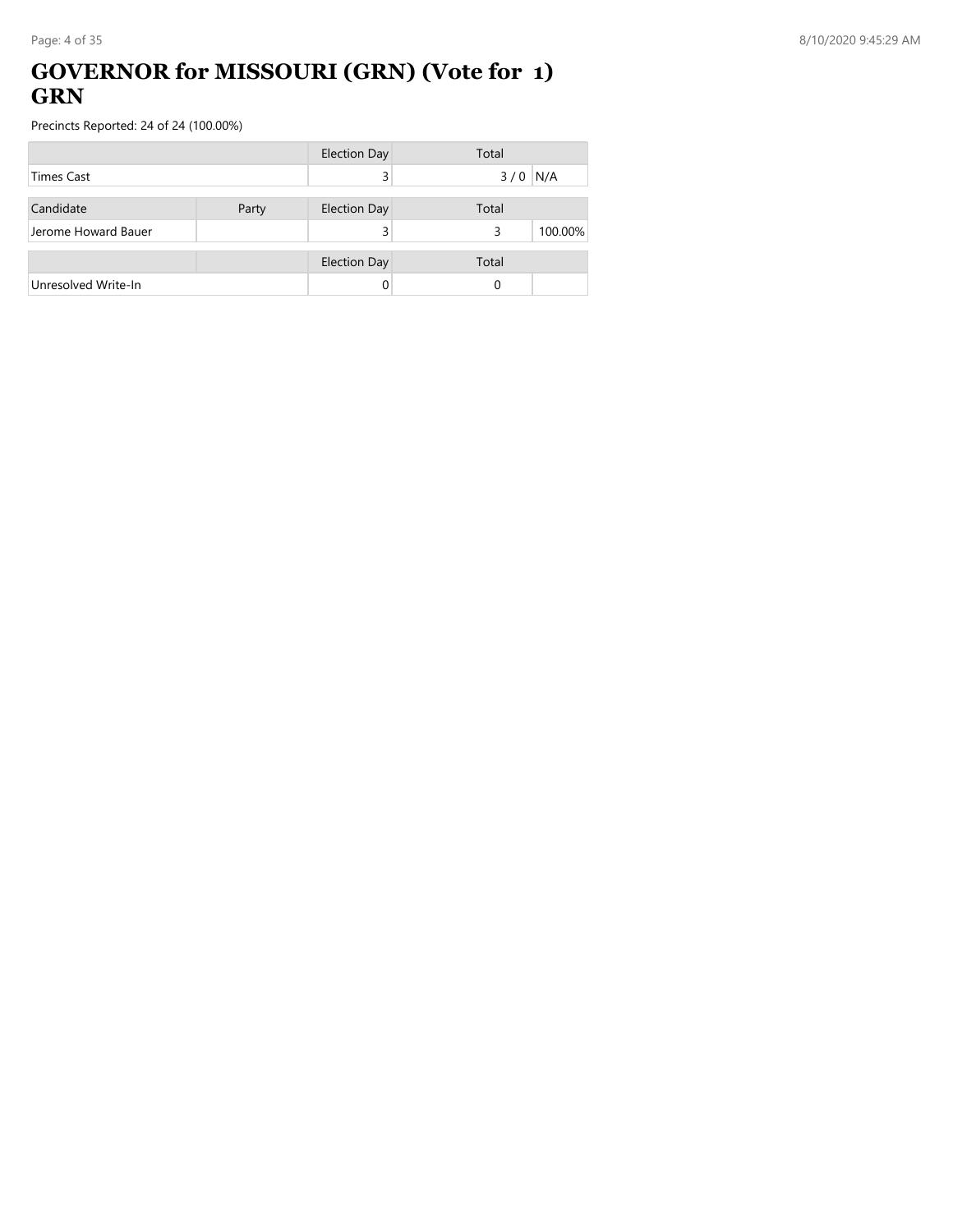## **LIEUTENANT GOVERNOR for MISSOURI (REP) (Vote for 1) REP**

|                     |       | <b>Election Day</b> | Total    |        |
|---------------------|-------|---------------------|----------|--------|
| <b>Times Cast</b>   |       | 6,234               | 6,234/0  | N/A    |
| Candidate           | Party | <b>Election Day</b> | Total    |        |
| Arnie C. AC Dienoff |       | 331                 | 331      | 6.13%  |
| Mike Kehoe          |       | 3,415               | 3,415    | 63.28% |
| Aaron T Wisdom      |       | 373                 | 373      | 6.91%  |
| Mike Carter         |       | 1,278               | 1,278    | 23.68% |
|                     |       | <b>Election Day</b> | Total    |        |
| Unresolved Write-In |       | 0                   | $\Omega$ |        |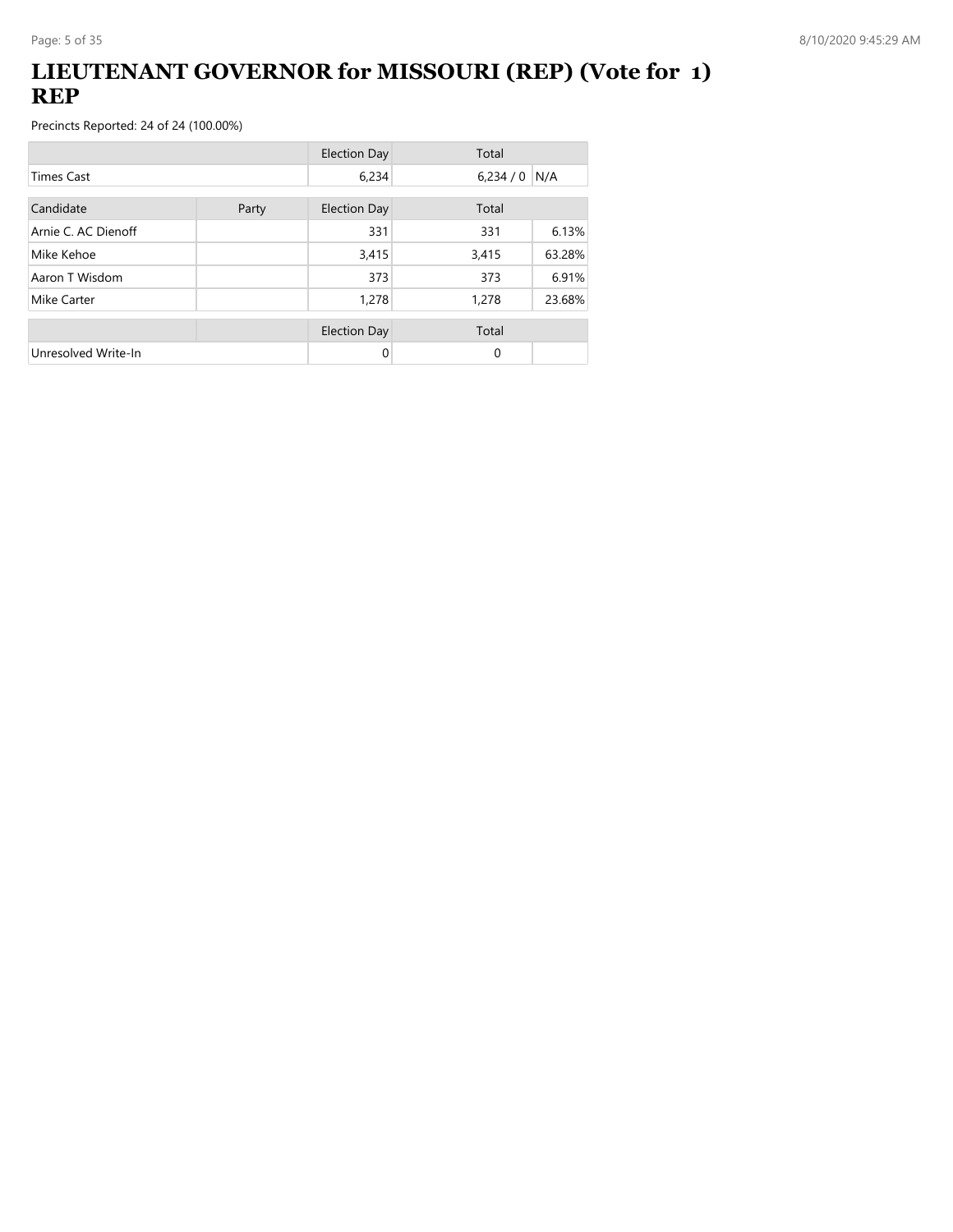## **LIEUTENANT GOVERNOR for MISSOURI (DEM) (Vote for 1) DEM**

|                     |       | <b>Election Day</b> | Total         |        |
|---------------------|-------|---------------------|---------------|--------|
| Times Cast          |       | 1,484               | 1,484/0       | N/A    |
| Candidate           | Party | <b>Election Day</b> | Total         |        |
| Gregory A Upchurch  |       | 451                 | 451           | 33.21% |
| Alissia Canady      |       | 907                 | 66.79%<br>907 |        |
|                     |       | <b>Election Day</b> | Total         |        |
| Unresolved Write-In |       | 0                   | 0             |        |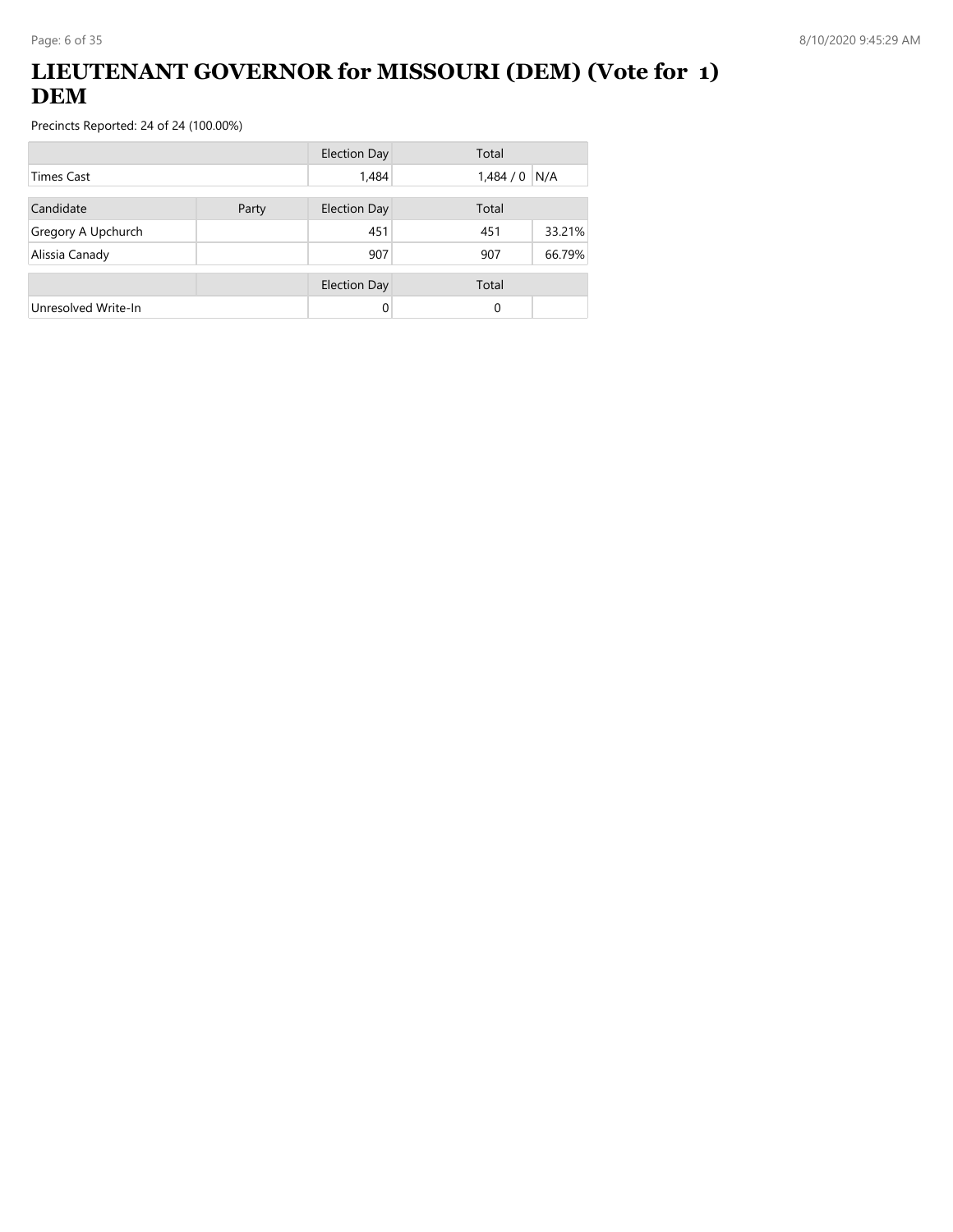## **LIEUTENANT GOVERNOR for MISSOURI (LIB) (Vote for 1) LIB**

|                     |       | <b>Election Day</b> | Total      |         |
|---------------------|-------|---------------------|------------|---------|
| <b>Times Cast</b>   |       | 29                  | $29/0$ N/A |         |
| Candidate           | Party | <b>Election Day</b> | Total      |         |
| <b>Bill Slantz</b>  |       | 28                  | 28         | 100.00% |
|                     |       | <b>Election Day</b> | Total      |         |
| Unresolved Write-In |       | 0                   | 0          |         |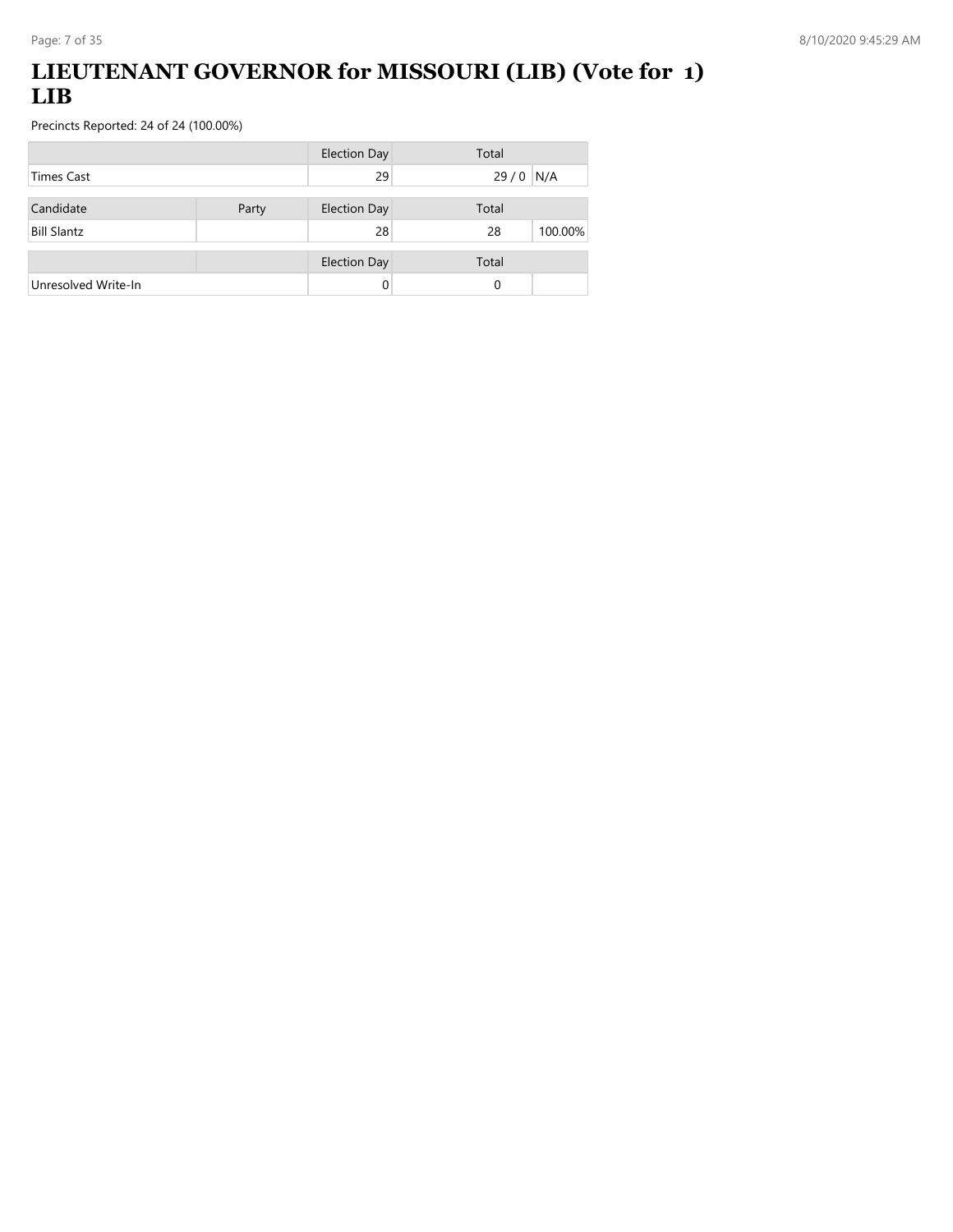## **LIEUTENANT GOVERNOR for MISSOURI (GRN) (Vote for 1) GRN**

|                     |       | <b>Election Day</b> | Total        |
|---------------------|-------|---------------------|--------------|
| Times Cast          |       |                     | $3/0$ N/A    |
| Candidate           | Party | <b>Election Day</b> | Total        |
| Kelley Dragoo       |       |                     | 100.00%<br>3 |
|                     |       | <b>Election Day</b> | Total        |
| Unresolved Write-In |       |                     | 0            |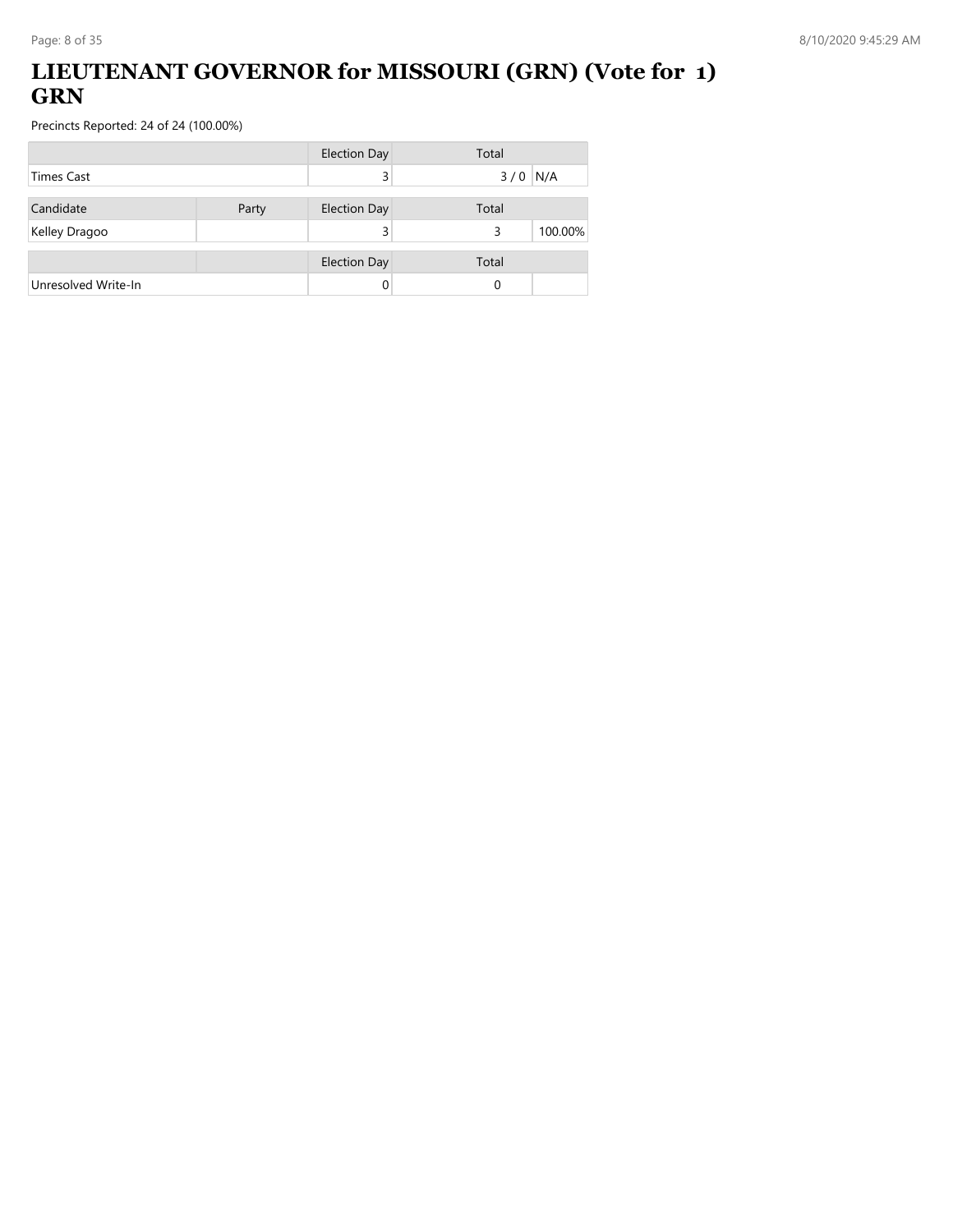## **SECRETARY OF STATE for MISSOURI (REP) (Vote for 1) REP**

|                        |       | <b>Election Day</b> | Total            |
|------------------------|-------|---------------------|------------------|
| <b>Times Cast</b>      |       | 6,234               | 6,234/0<br>N/A   |
| Candidate              | Party | <b>Election Day</b> | Total            |
| John R. (Jay) Ashcroft |       | 5,448               | 100.00%<br>5,448 |
|                        |       | <b>Election Day</b> | Total            |
| Unresolved Write-In    |       | 0                   | 0                |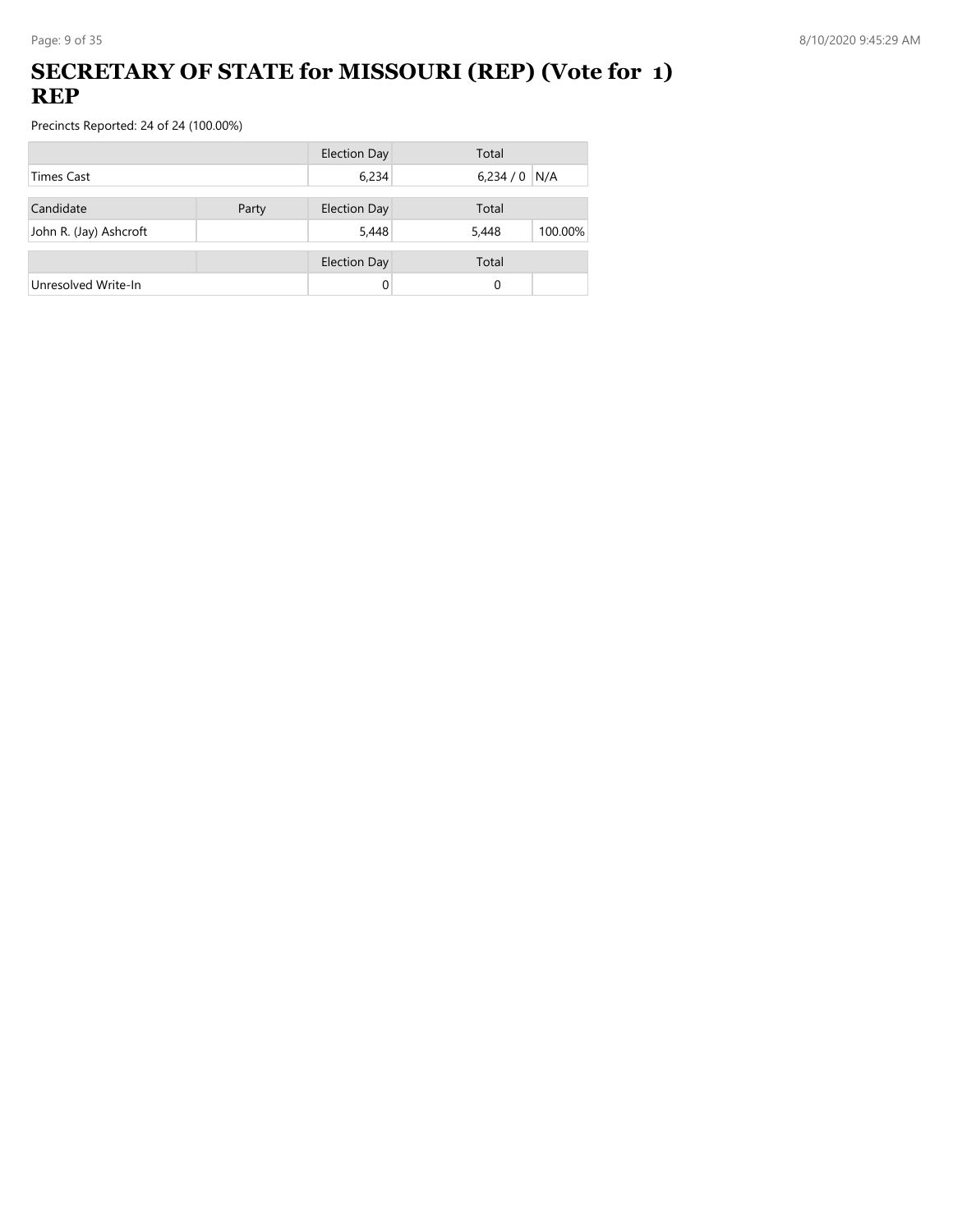## **SECRETARY OF STATE for MISSOURI (DEM) (Vote for 1) DEM**

|                     |       | <b>Election Day</b> | Total            |
|---------------------|-------|---------------------|------------------|
| Times Cast          |       | 1,484               | $1,484/0$ N/A    |
| Candidate           | Party | <b>Election Day</b> | Total            |
| Yinka Faleti        |       | 1,238               | 1,238<br>100.00% |
|                     |       | <b>Election Day</b> | Total            |
| Unresolved Write-In |       | 0                   | 0                |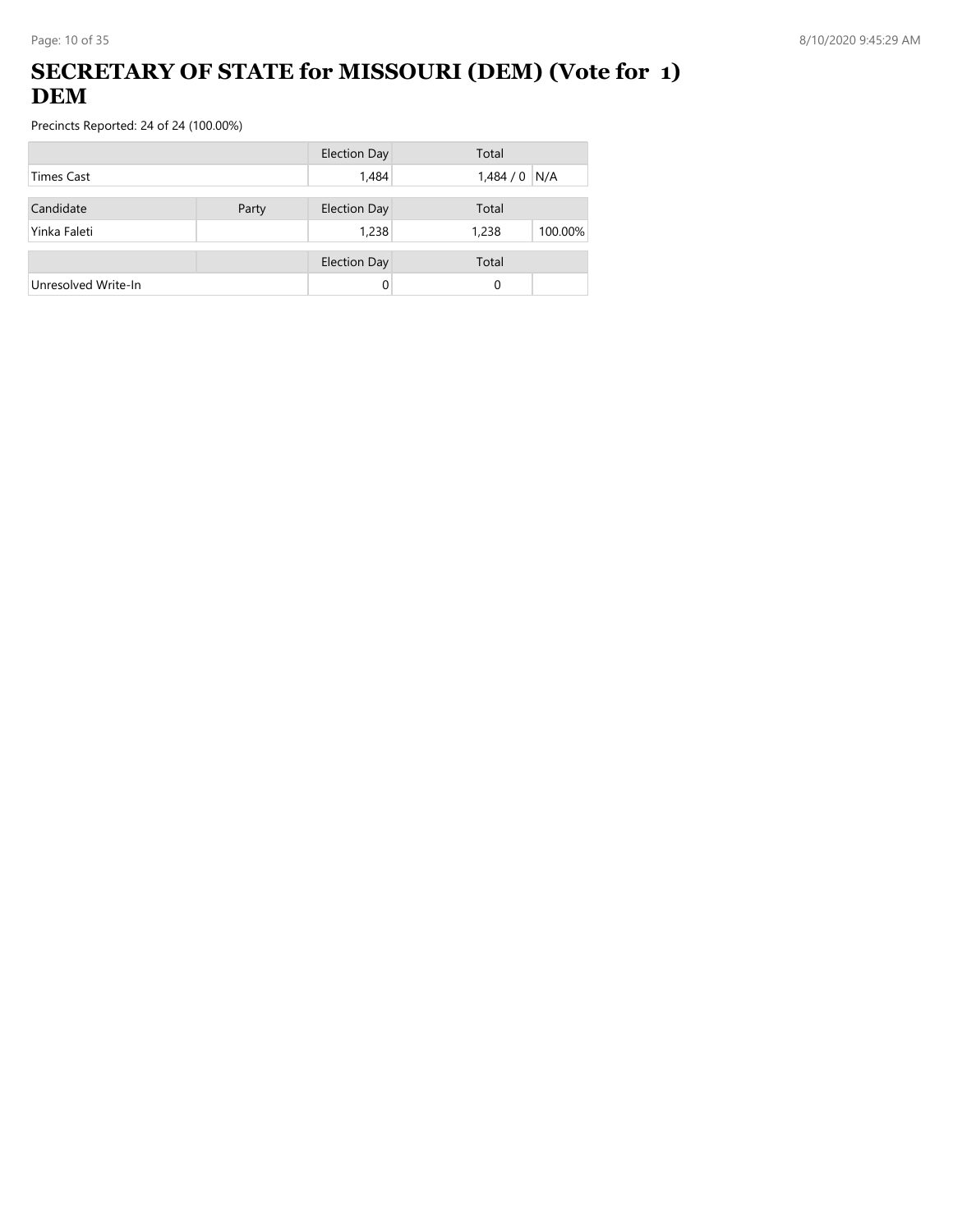## **SECRETARY OF STATE for MISSOURI (LIB) (Vote for 1) LIB**

|                     |       | <b>Election Day</b> | Total         |
|---------------------|-------|---------------------|---------------|
| <b>Times Cast</b>   |       | 29                  | 29/0<br>N/A   |
| Candidate           | Party | <b>Election Day</b> | Total         |
| Carl Herman Freese  |       | 28                  | 100.00%<br>28 |
|                     |       |                     |               |
|                     |       | <b>Election Day</b> | Total         |
| Unresolved Write-In |       | 0                   | 0             |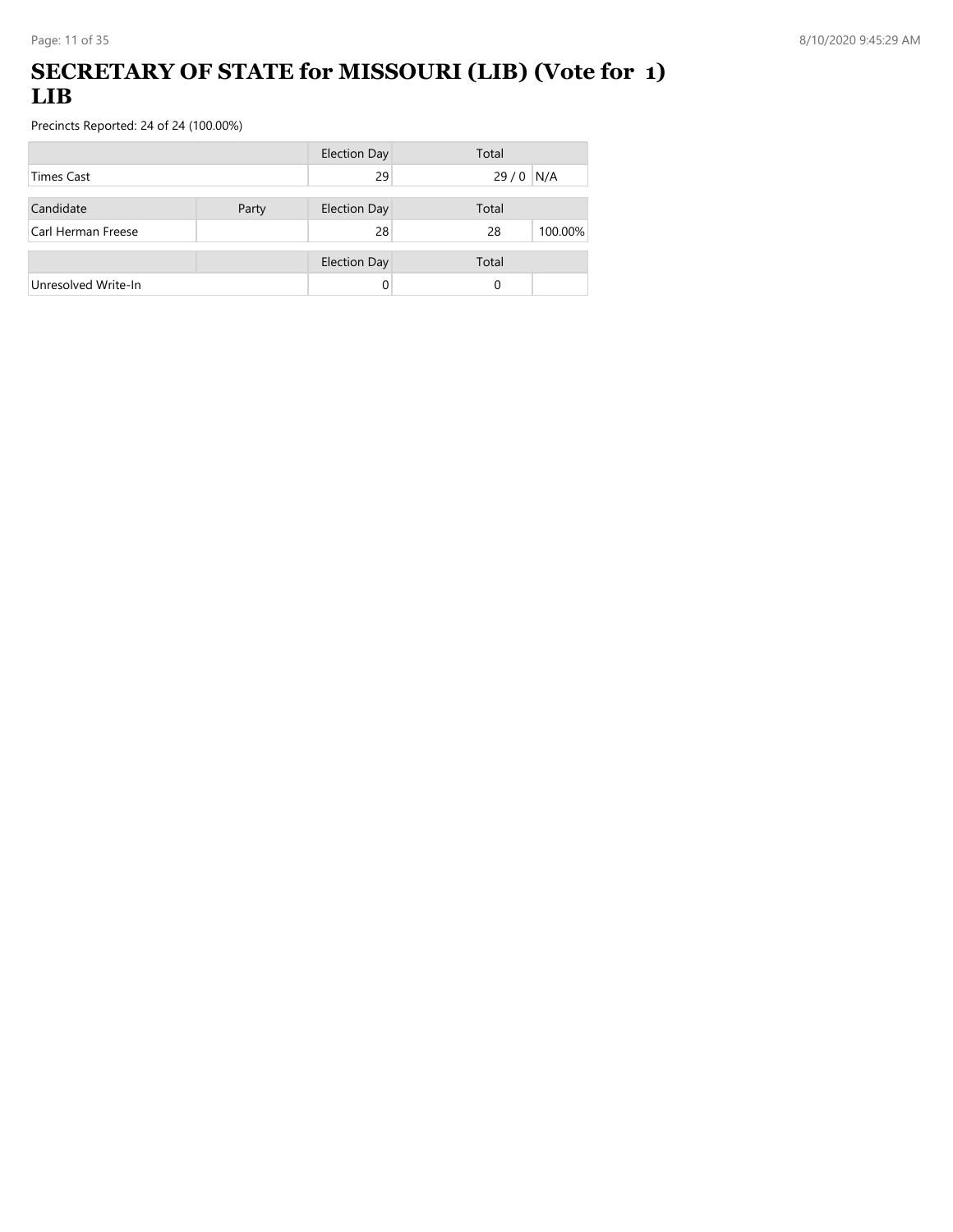### **SECRETARY OF STATE for MISSOURI (GRN) (Vote for 1) GRN**

|                     |       | <b>Election Day</b> | Total        |
|---------------------|-------|---------------------|--------------|
| Times Cast          |       |                     | $3/0$ N/A    |
| Candidate           | Party | <b>Election Day</b> | Total        |
| Paul Lehmann        |       |                     | 100.00%<br>3 |
|                     |       | <b>Election Day</b> | Total        |
| Unresolved Write-In |       |                     | 0            |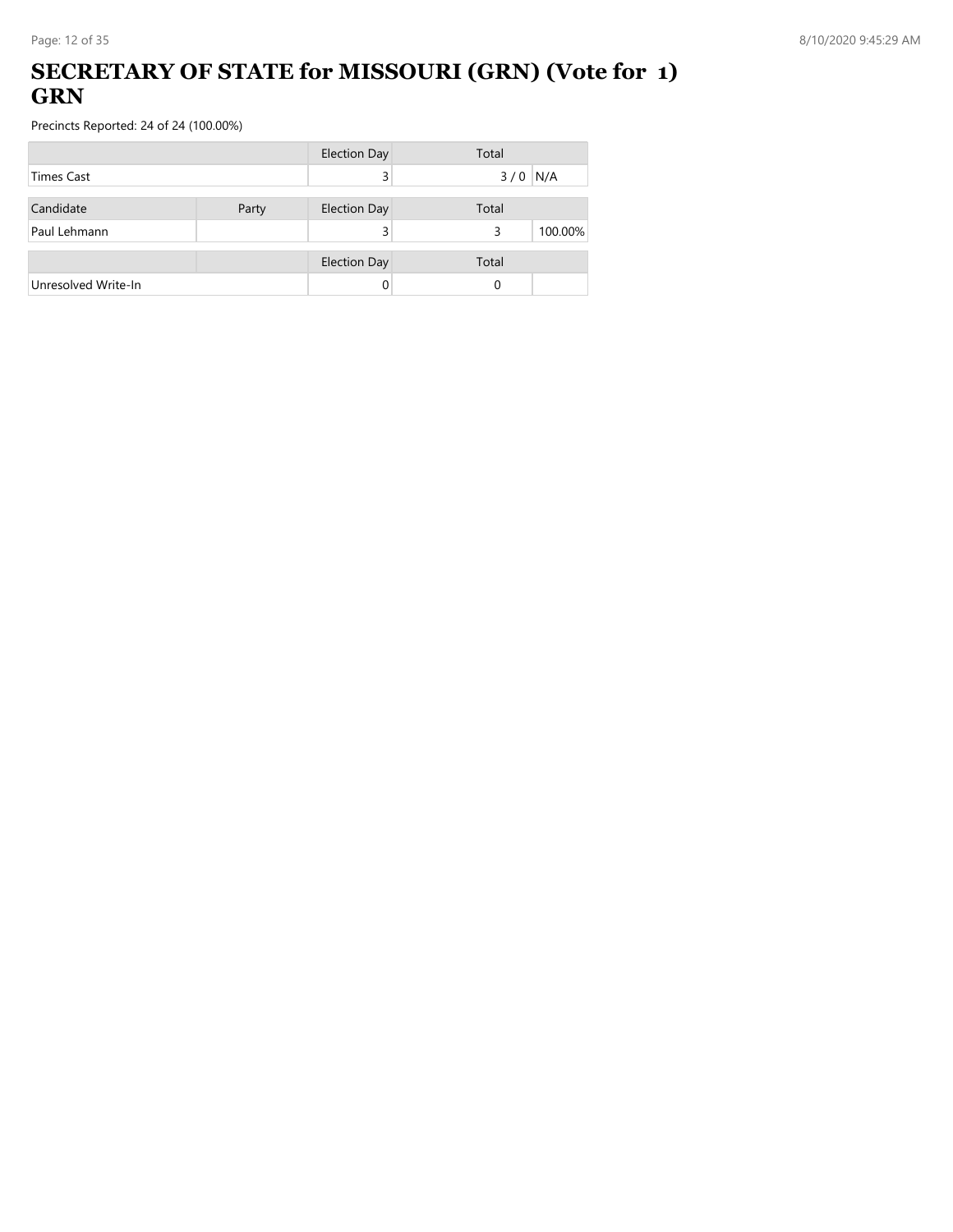#### **SECRETARY OF STATE for MISSOURI (CST) (Vote for 1) CST**

|                     |       | <b>Election Day</b> | Total        |
|---------------------|-------|---------------------|--------------|
| <b>Times Cast</b>   |       | 8                   | N/A<br>8/0   |
| Candidate           | Party | <b>Election Day</b> | Total        |
| Paul Venable        |       |                     | 100.00%<br>5 |
|                     |       | <b>Election Day</b> | Total        |
| Unresolved Write-In |       | 0                   | 0            |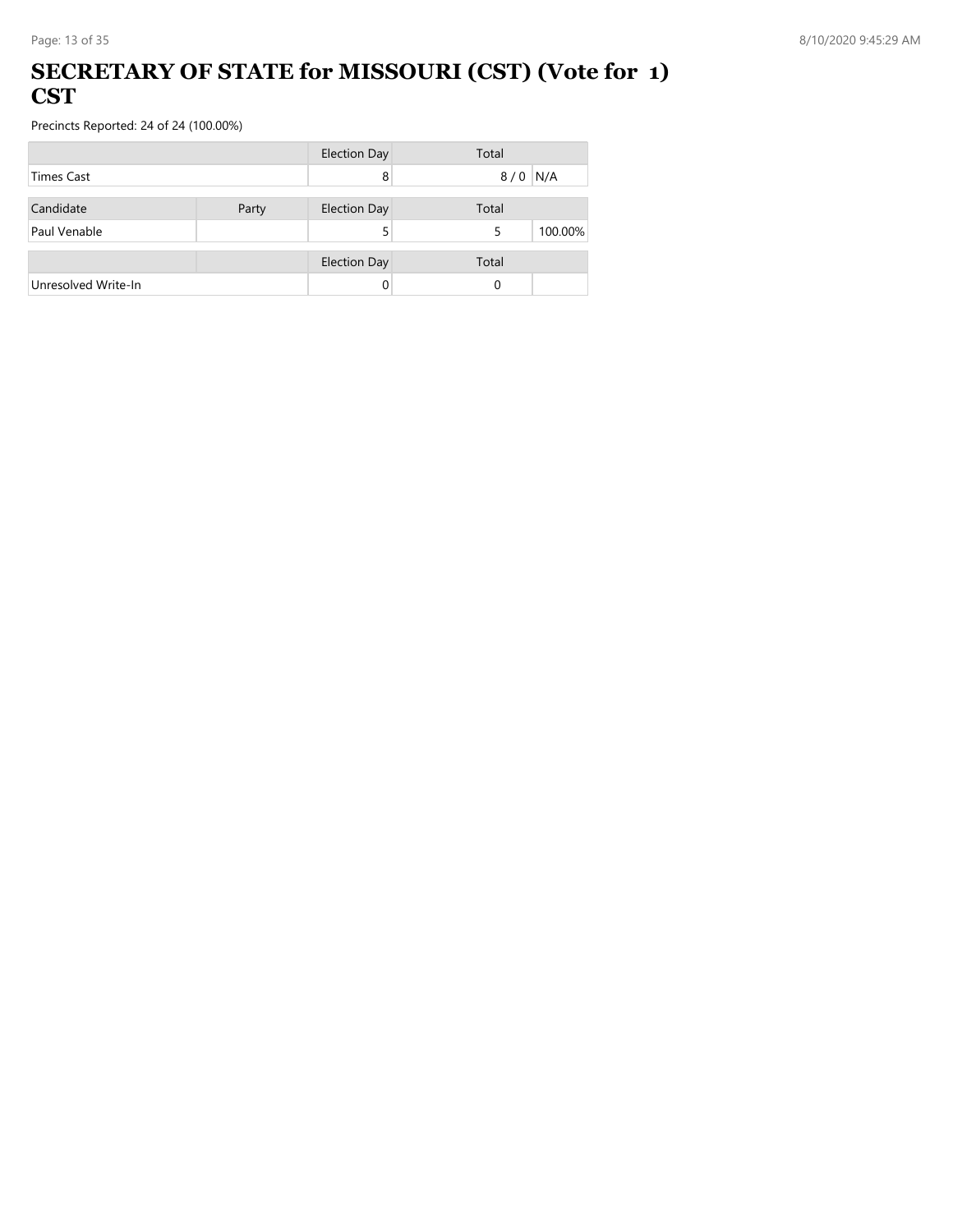### **STATE TREASURER for MISSOURI (REP) (Vote for 1) REP**

|                     |       | <b>Election Day</b> | Total            |
|---------------------|-------|---------------------|------------------|
| Times Cast          |       | 6,234               | $6,234/0$ N/A    |
| Candidate           |       |                     | Total            |
|                     | Party | <b>Election Day</b> |                  |
| Scott Fitzpatrick   |       | 5,188               | 5,188<br>100.00% |
|                     |       | <b>Election Day</b> | Total            |
| Unresolved Write-In |       |                     | 0                |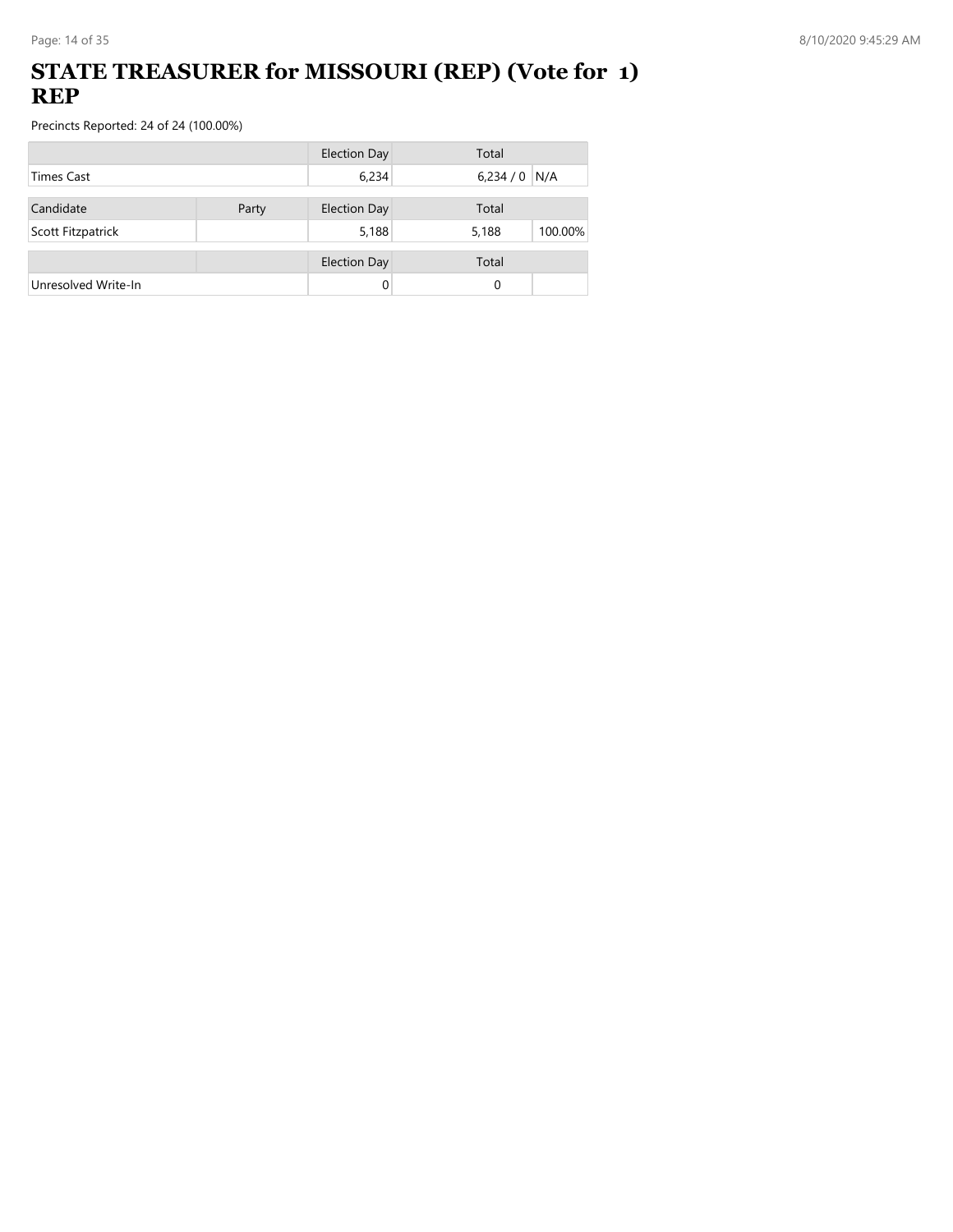## **STATE TREASURER for MISSOURI (DEM) (Vote for 1) DEM**

|                      |       | <b>Election Day</b> | Total            |
|----------------------|-------|---------------------|------------------|
| <b>Times Cast</b>    |       | 1,484               | 1,484/0<br>N/A   |
| Candidate            | Party | <b>Election Day</b> | Total            |
| Vicki Lorenz Englund |       | 1,276               | 100.00%<br>1,276 |
|                      |       | <b>Election Day</b> | Total            |
| Unresolved Write-In  |       | 0                   | 0                |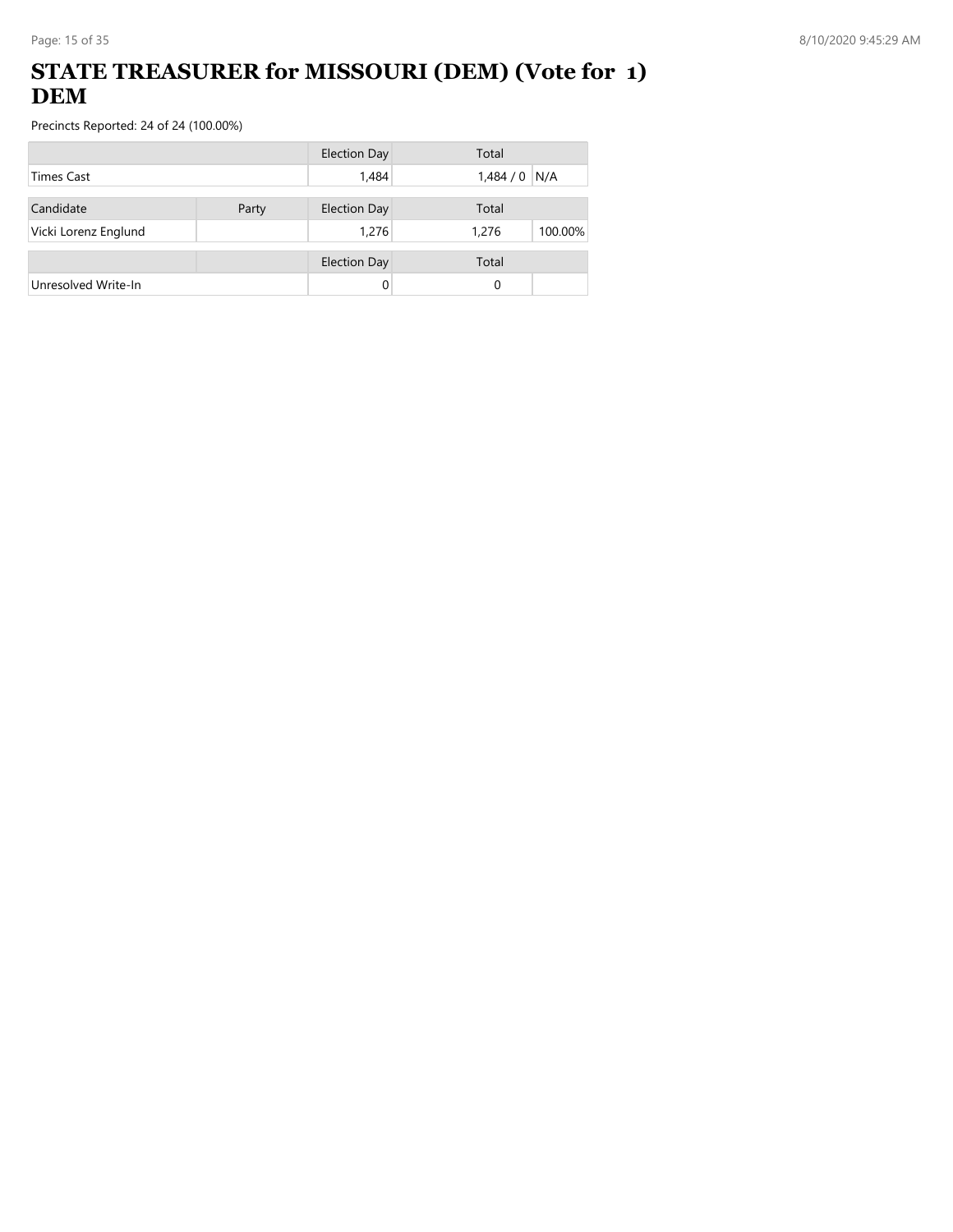## **STATE TREASURER for MISSOURI (LIB) (Vote for 1) LIB**

|                        |       | <b>Election Day</b> | Total         |
|------------------------|-------|---------------------|---------------|
| <b>Times Cast</b>      |       | 29                  | 29/0<br>N/A   |
| Candidate              | Party | <b>Election Day</b> | Total         |
| Nicholas (Nick) Kasoff |       | 27                  | 100.00%<br>27 |
|                        |       | <b>Election Day</b> | Total         |
| Unresolved Write-In    |       | 0                   | 0             |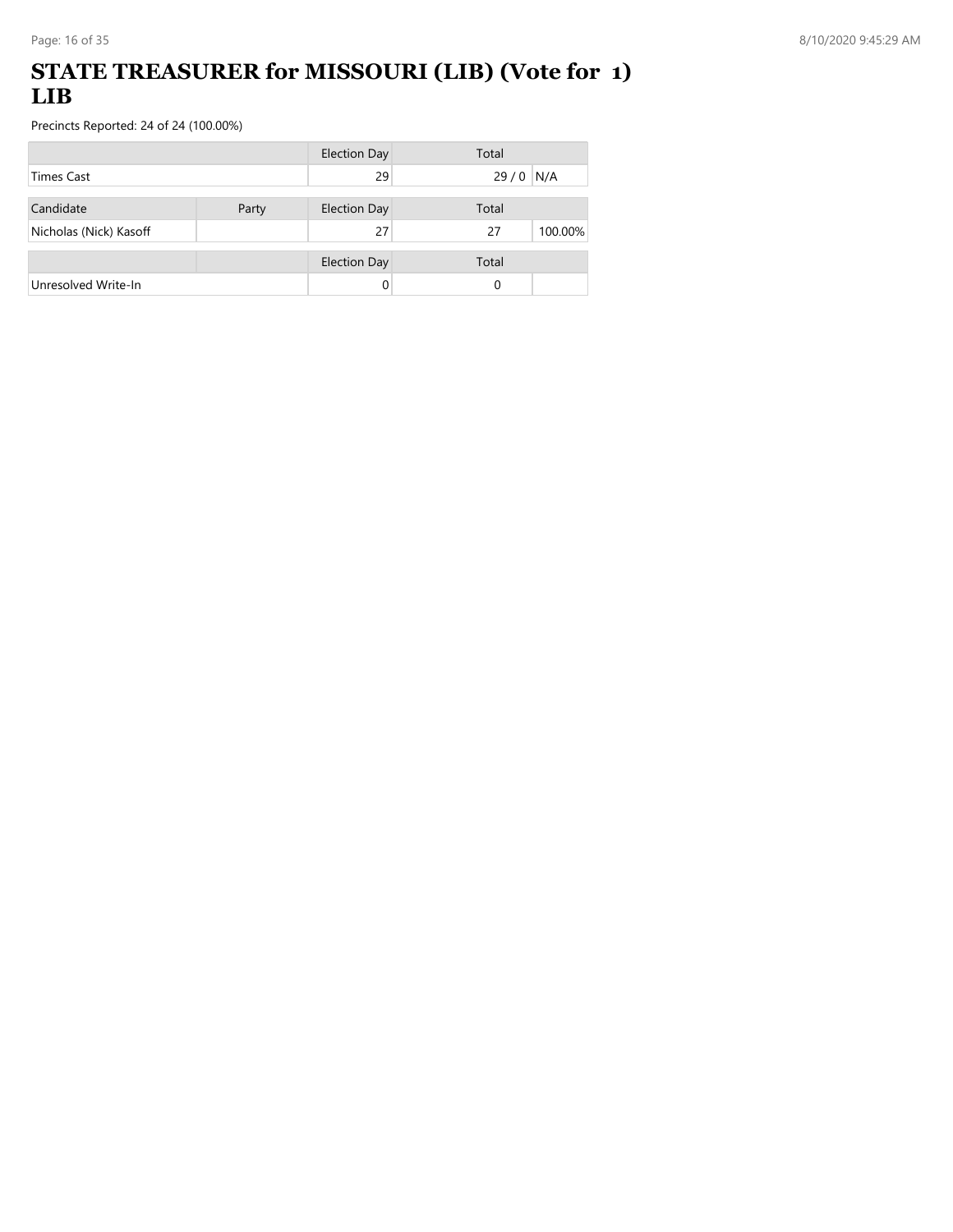### **STATE TREASURER for MISSOURI (GRN) (Vote for 1) GRN**

|                     |       | <b>Election Day</b> | Total        |
|---------------------|-------|---------------------|--------------|
| <b>Times Cast</b>   |       |                     | $3/0$ N/A    |
| Candidate           | Party | <b>Election Day</b> | Total        |
| Joseph Civettini    |       |                     | 100.00%<br>3 |
|                     |       | <b>Election Day</b> | Total        |
| Unresolved Write-In |       | 0                   | 0            |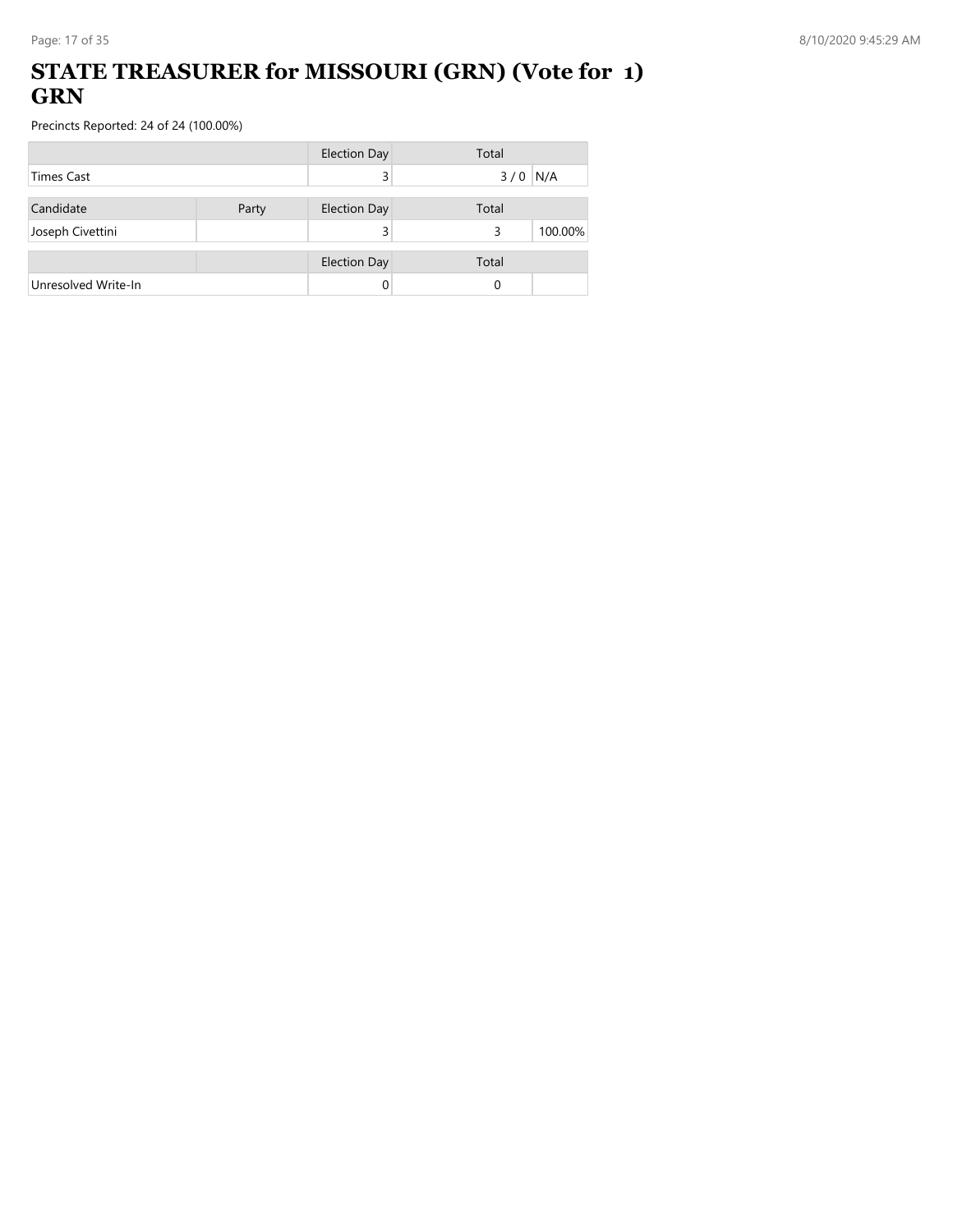### **ATTORNEY GENERAL for MISSOURI (REP) (Vote for 1) REP**

|                     |       | <b>Election Day</b> | Total            |
|---------------------|-------|---------------------|------------------|
| <b>Times Cast</b>   |       | 6,234               | $6,234/0$ N/A    |
| Candidate           | Party | <b>Election Day</b> | Total            |
| Eric Schmitt        |       | 5,267               | 100.00%<br>5,267 |
|                     |       |                     |                  |
|                     |       | <b>Election Day</b> | Total            |
| Unresolved Write-In |       | 0                   | 0                |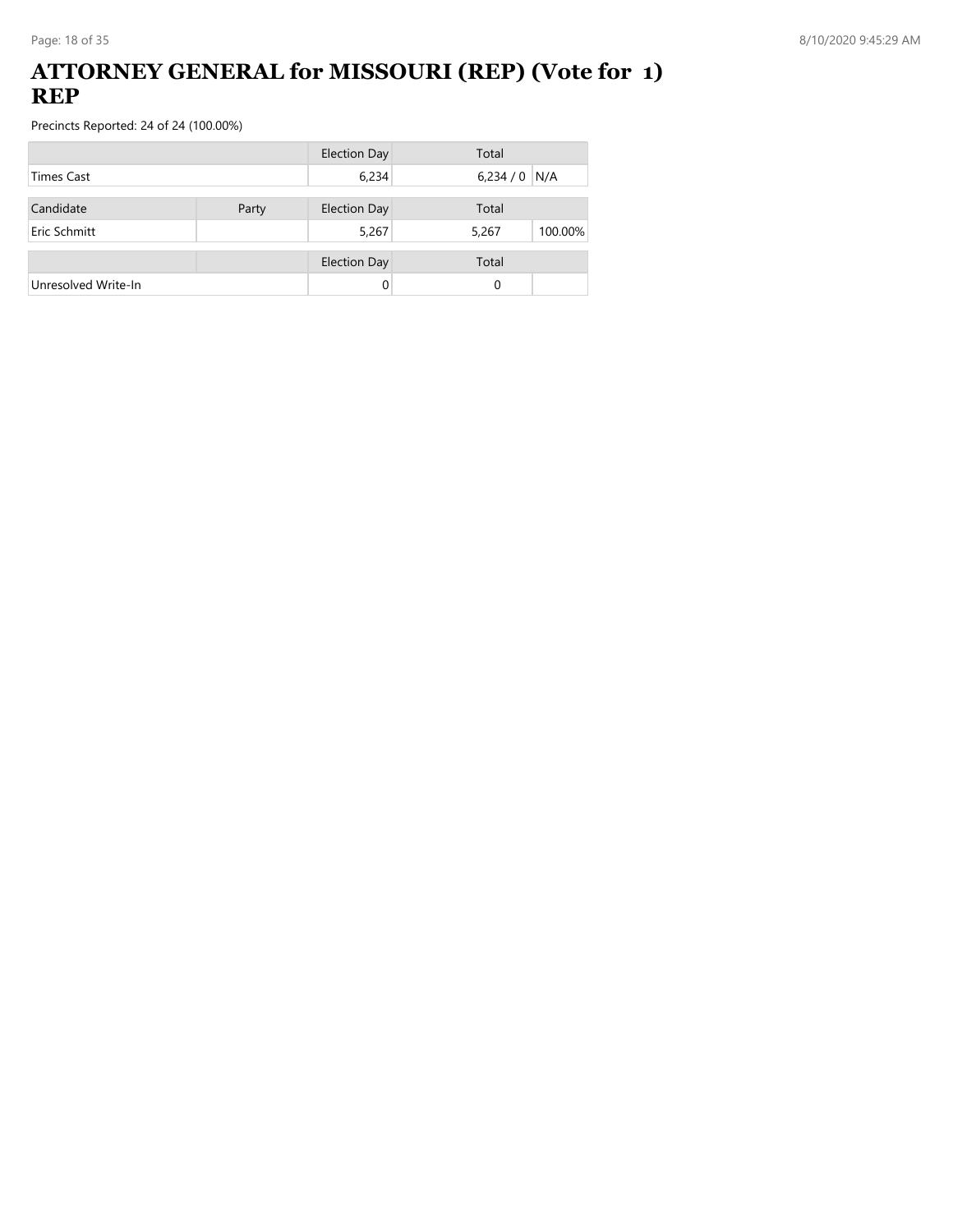### **ATTORNEY GENERAL for MISSOURI (DEM) (Vote for 1) DEM**

|                     |  | <b>Election Day</b> | Total   |        |
|---------------------|--|---------------------|---------|--------|
| <b>Times Cast</b>   |  | 1,484               | 1,484/0 | N/A    |
| Candidate<br>Party  |  | <b>Election Day</b> | Total   |        |
| Rich Finneran       |  | 848                 | 848     | 63.43% |
| Elad Gross          |  | 489                 | 489     | 36.57% |
|                     |  | <b>Election Day</b> | Total   |        |
| Unresolved Write-In |  | $\Omega$            | 0       |        |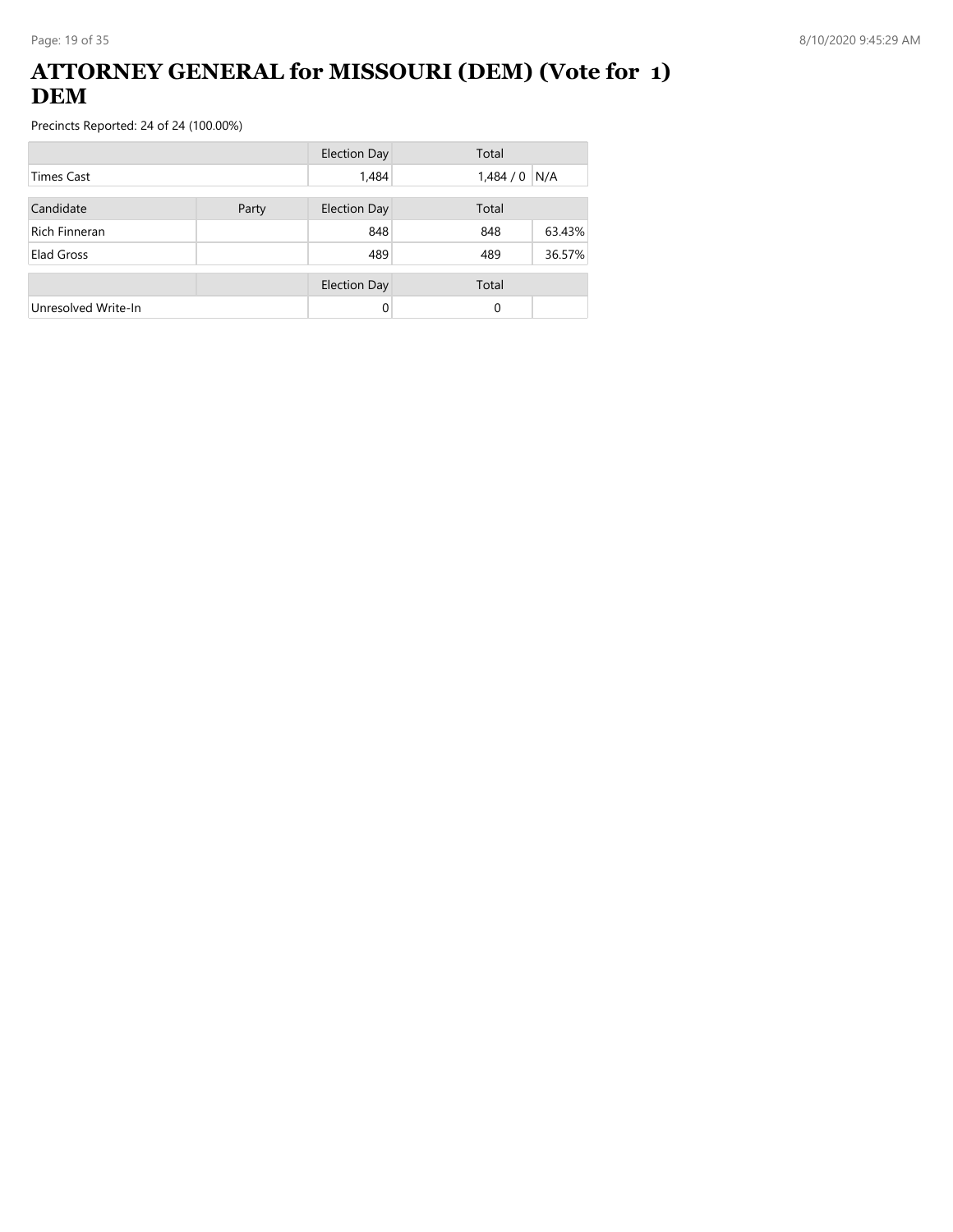### **ATTORNEY GENERAL for MISSOURI (LIB) (Vote for 1) LIB**

|                     |  | <b>Election Day</b> | Total         |
|---------------------|--|---------------------|---------------|
| <b>Times Cast</b>   |  | 29                  | 29/0<br>N/A   |
| Candidate<br>Party  |  | <b>Election Day</b> | Total         |
| Kevin C Babcock     |  | 28                  | 28<br>100.00% |
|                     |  | <b>Election Day</b> | Total         |
| Unresolved Write-In |  |                     | 0             |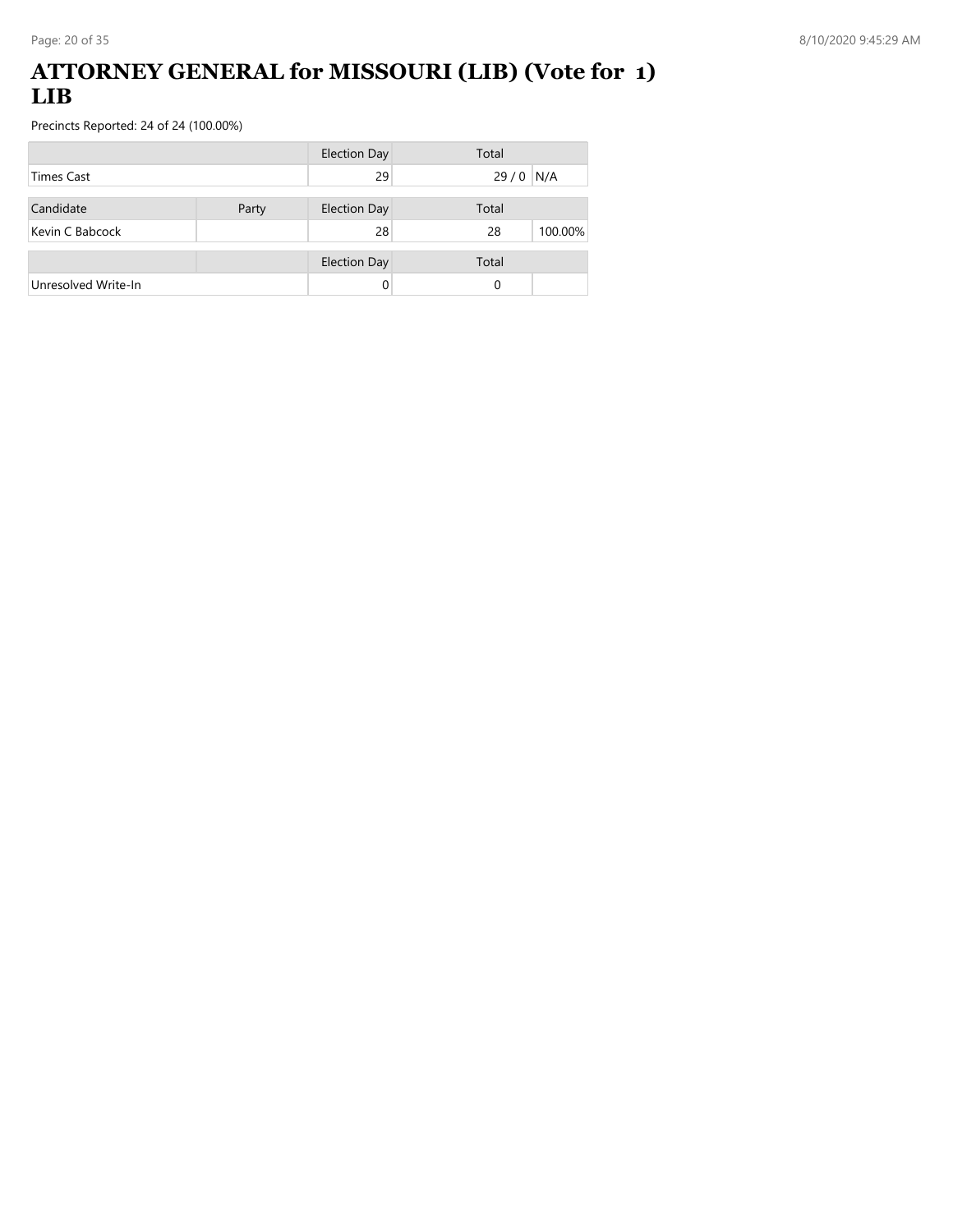#### **UNITED STATES REPRESENTATIVE IN CONGRESS for 3RD DISTRICT (REP), MISSOURI (Vote for 1) REP**

|                           |       | <b>Election Day</b> | Total   |        |
|---------------------------|-------|---------------------|---------|--------|
| <b>Times Cast</b>         |       | 6,234               | 6,234/0 | N/A    |
| Candidate                 |       |                     | Total   |        |
|                           | Party | <b>Election Day</b> |         |        |
| <b>Brandon Wilkinson</b>  |       | 790                 | 790     | 13.55% |
| Adela Wisdom              |       | 206                 | 206     | 3.53%  |
| <b>Blaine Luetkemeyer</b> |       | 4,417               | 4,417   | 75.75% |
| Jeffrey Nowak             |       | 196                 | 196     | 3.36%  |
| Lynette Trares            |       | 222                 | 222     | 3.81%  |
|                           |       |                     |         |        |
|                           |       | <b>Election Day</b> | Total   |        |
| Unresolved Write-In       |       | 0                   | 0       |        |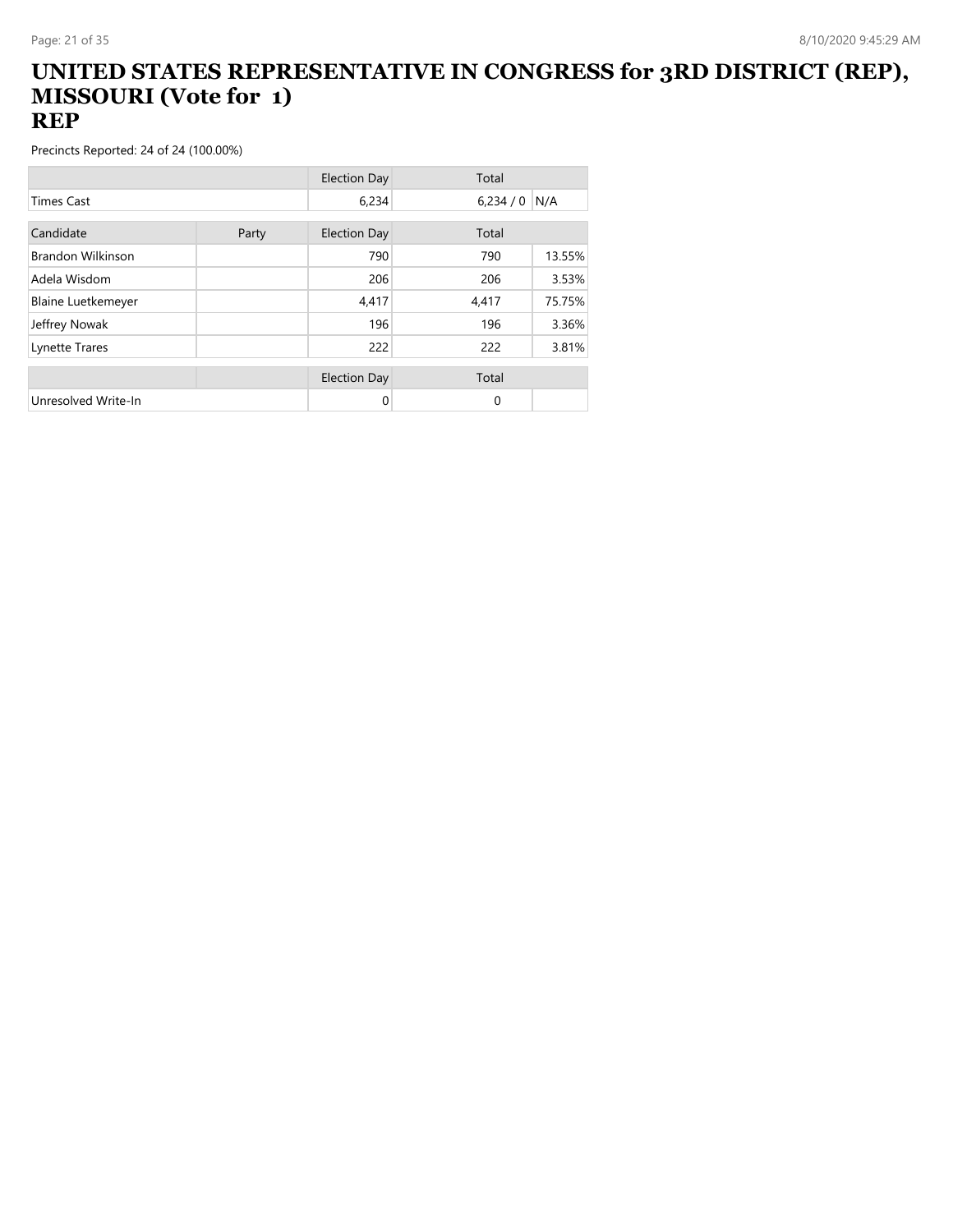#### **UNITED STATES REPRESENTATIVE IN CONGRESS for 3RD DISTRICT (DEM), MISSOURI (Vote for 1) DEM**

|                     |       | <b>Election Day</b> | Total    |        |
|---------------------|-------|---------------------|----------|--------|
| Times Cast          |       | 1,484               | 1,484/0  | N/A    |
| Candidate           | Party | <b>Election Day</b> | Total    |        |
| Megan Rezabek       |       | 867                 | 867      | 65.29% |
| Dennis Oglesby      |       | 461                 | 461      | 34.71% |
|                     |       | <b>Election Day</b> | Total    |        |
| Unresolved Write-In |       | 0                   | $\Omega$ |        |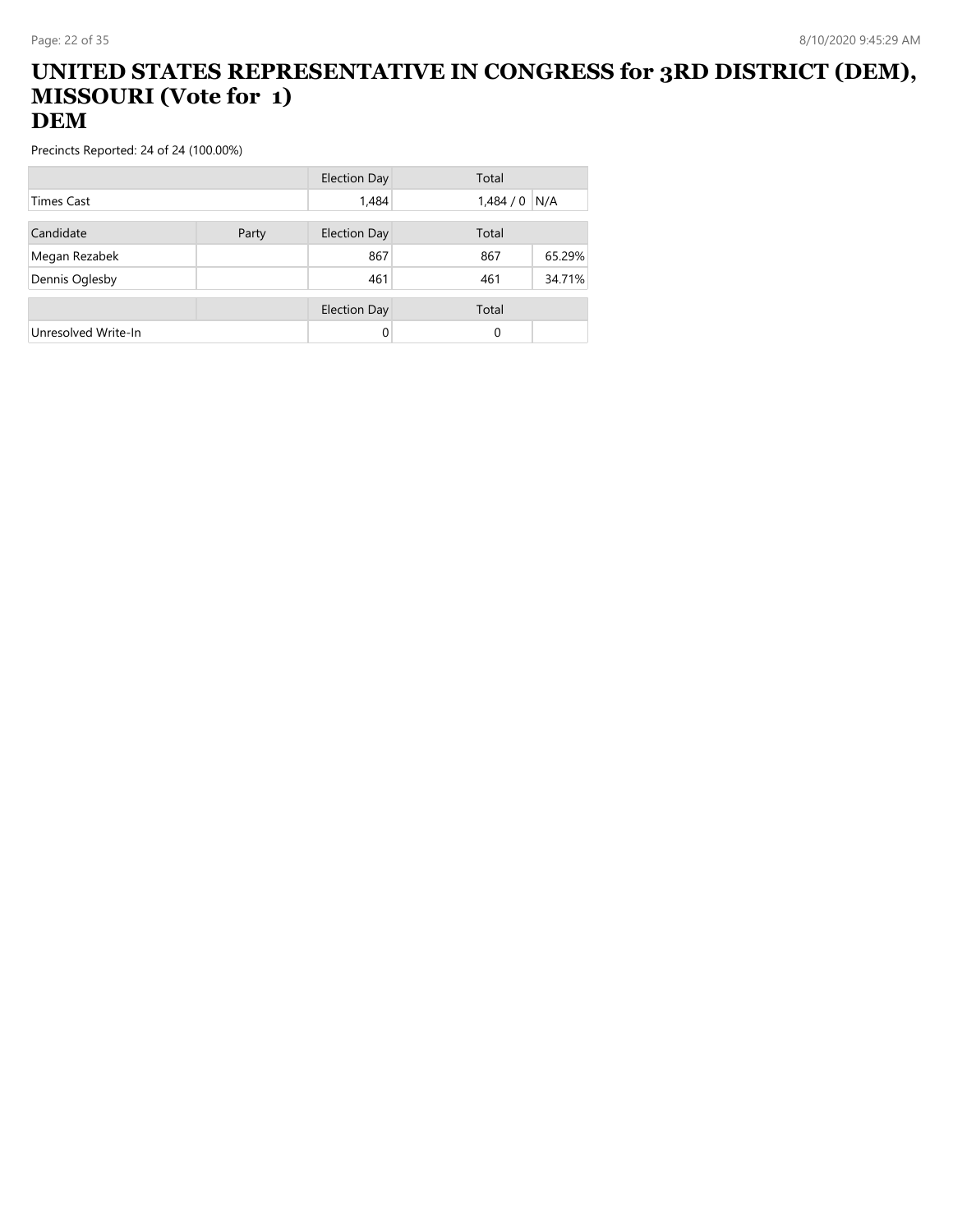#### **UNITED STATES REPRESENTATIVE IN CONGRESS for 3RD DISTRICT (LIB), MISSOURI (Vote for 1) LIB**

|                       |       | <b>Election Day</b> | Total      |         |
|-----------------------|-------|---------------------|------------|---------|
| Times Cast            |       | 29                  | $29/0$ N/A |         |
|                       |       |                     |            |         |
| Candidate             | Party | <b>Election Day</b> | Total      |         |
| Leonard J Steinman II |       | 28                  | 28         | 100.00% |
|                       |       |                     |            |         |
|                       |       | <b>Election Day</b> | Total      |         |
| Unresolved Write-In   |       |                     | 0          |         |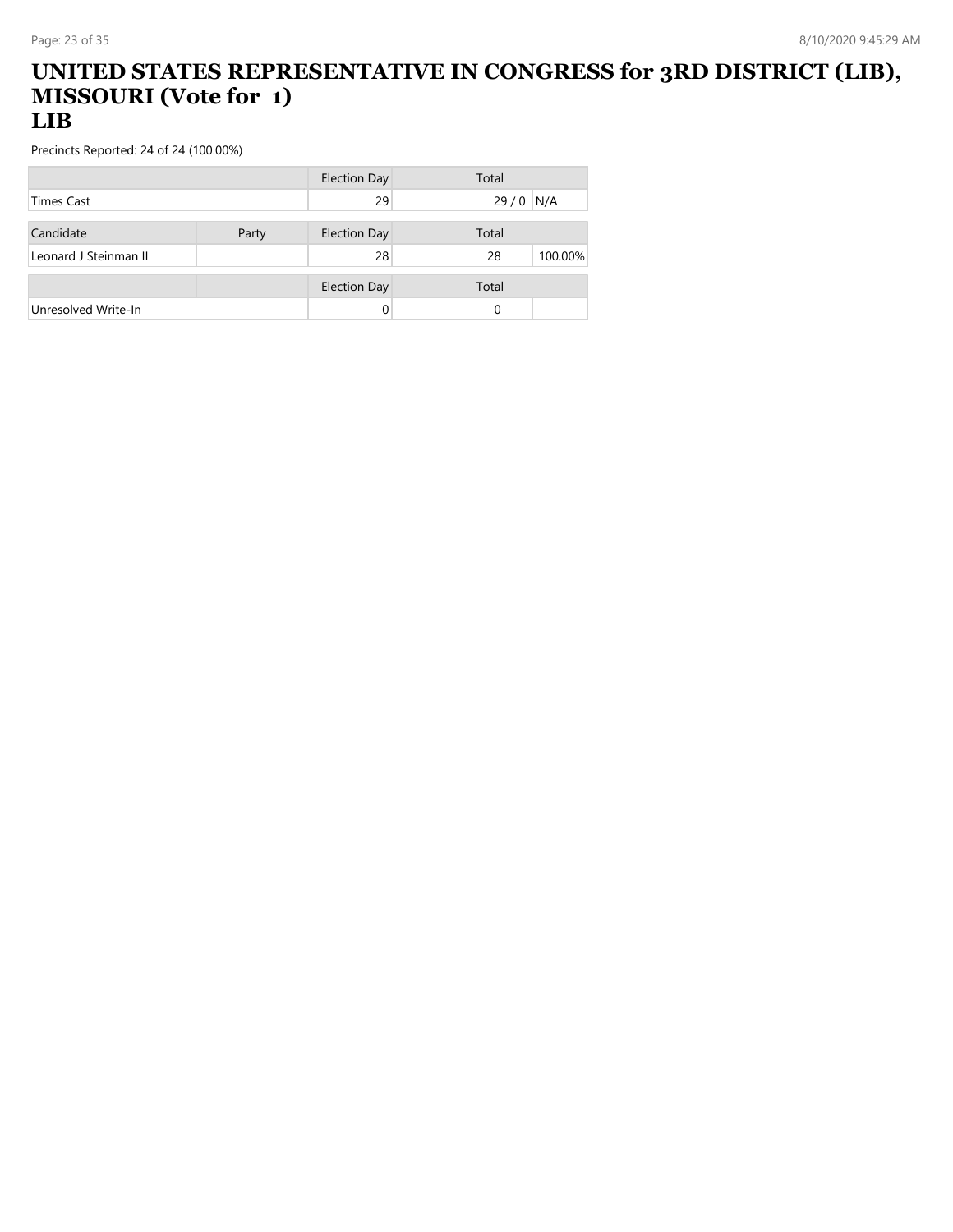### **STATE REPRESENTATIVE for 42ND DISTRICT (REP), MISSOURI (Vote for 1) REP**

|                     |       | <b>Election Day</b> | Total   |         |
|---------------------|-------|---------------------|---------|---------|
| Times Cast          |       | 4,743               | 4,743/0 | N/A     |
| Candidate           | Party | <b>Election Day</b> | Total   |         |
| Jeff Porter         |       | 3,823               | 3,823   | 100.00% |
|                     |       |                     |         |         |
|                     |       | <b>Election Day</b> | Total   |         |
| Unresolved Write-In |       | $\Omega$            | 0       |         |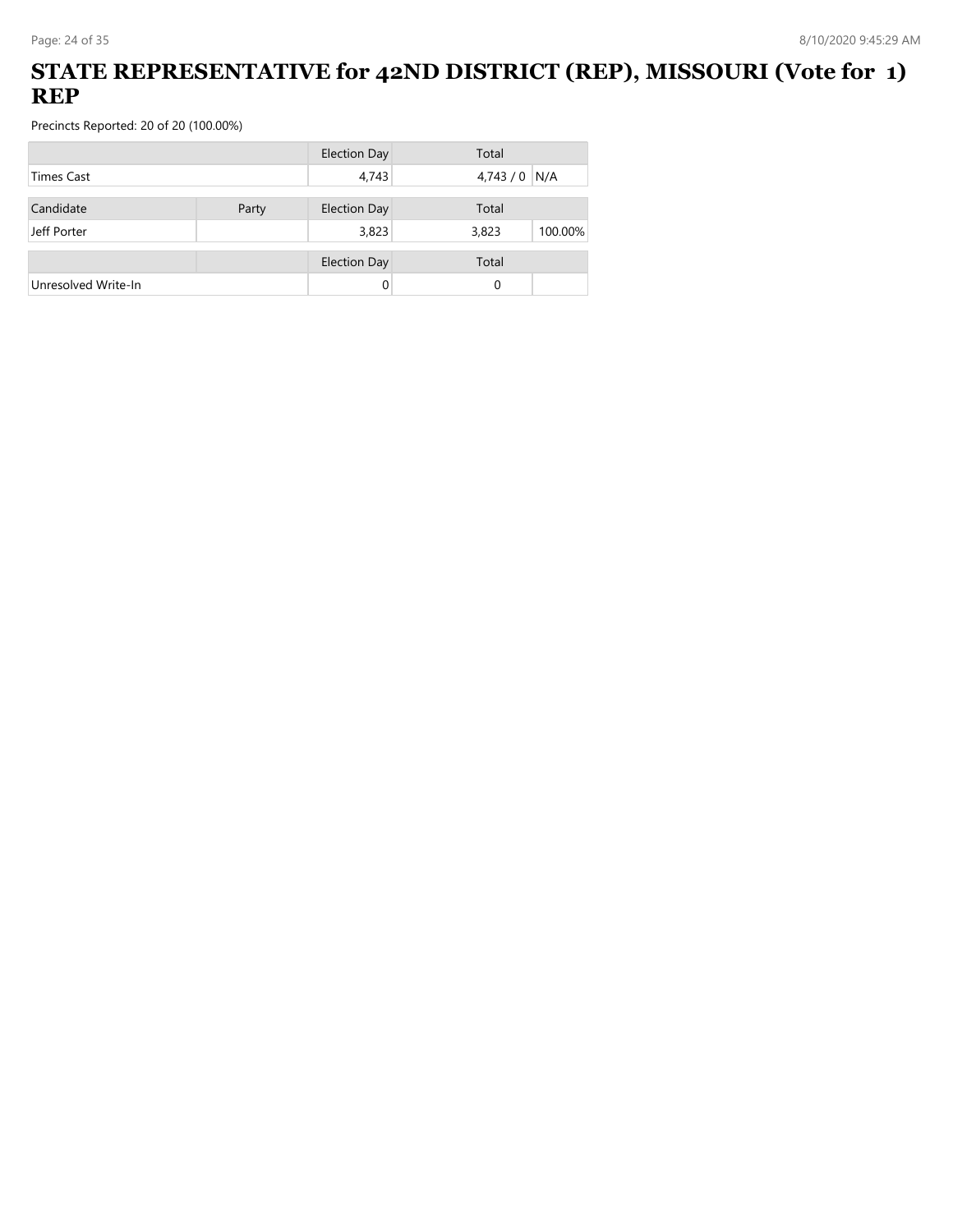### **STATE REPRESENTATIVE for 63RD DISTRICT (REP), MISSOURI (Vote for 1) REP**

|                       |       | <b>Election Day</b> | Total    |        |
|-----------------------|-------|---------------------|----------|--------|
| Times Cast            |       | 1,491               | 1,491/0  | N/A    |
| Candidate             | Party | <b>Election Day</b> | Total    |        |
| <b>Richard W West</b> |       | 871                 | 871      | 63.02% |
| Dale Schaper          |       | 511                 | 511      | 36.98% |
|                       |       | <b>Election Day</b> | Total    |        |
| Unresolved Write-In   |       | 0                   | $\Omega$ |        |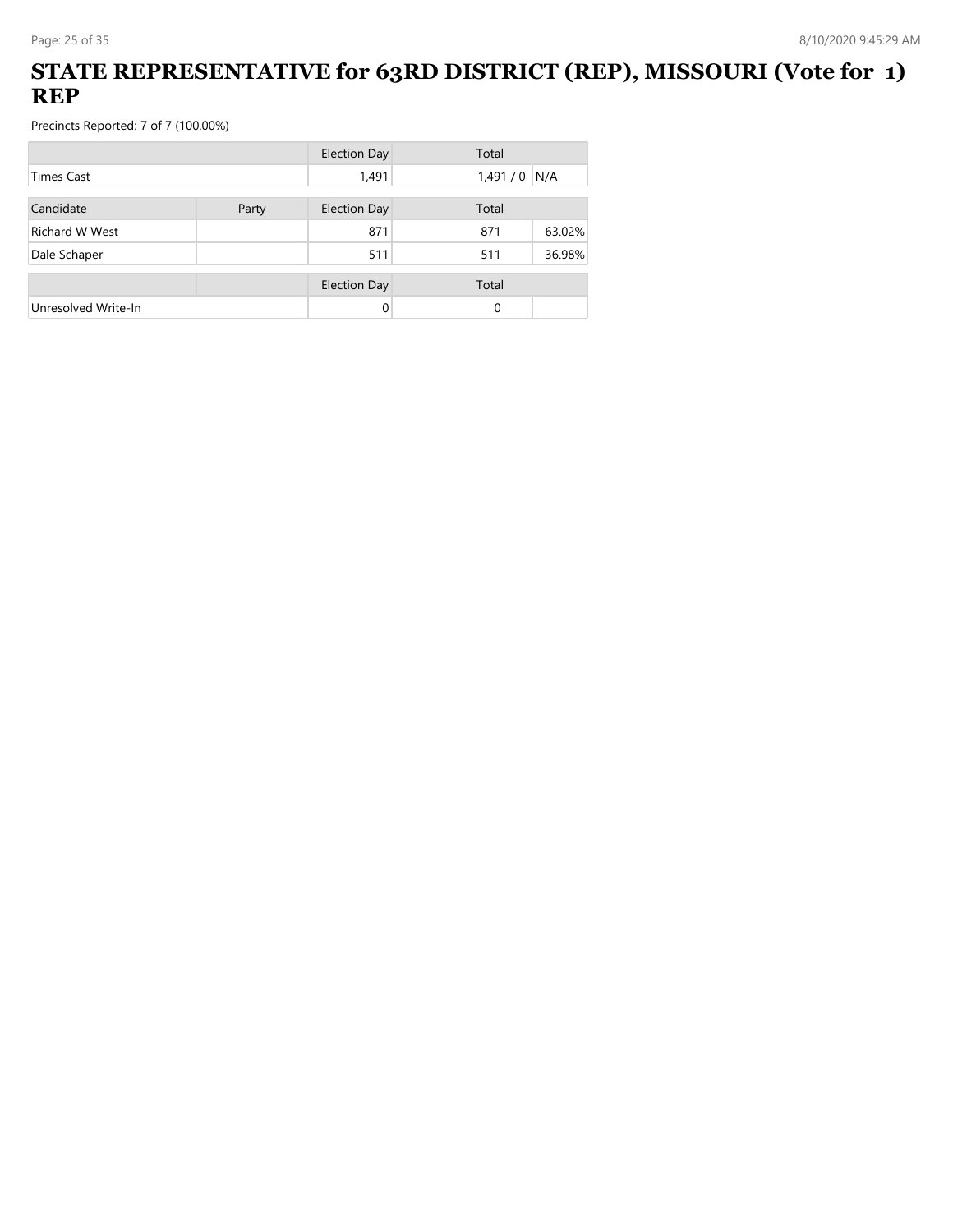#### **COUNTY COMMISSIONER for NORTHERN DISTRICT (REP), MISSOURI (Vote for 1) REP**

Precincts Reported: 10 of 10 (100.00%)

|                      |       | Election Day        | Total           |
|----------------------|-------|---------------------|-----------------|
| <b>Times Cast</b>    |       | 2,956               | N/A<br>2,956/0  |
| Candidate            | Party | <b>Election Day</b> | Total           |
| Jerry "Junior" Myers |       | 648                 | 23.35%<br>648   |
| Matthew E. Flake     |       | 1,320               | 47.57%<br>1,320 |
| Doug Nordwald        |       | 807                 | 29.08%<br>807   |
|                      |       | Election Day        | Total           |
| Unresolved Write-In  |       | 0                   | 0               |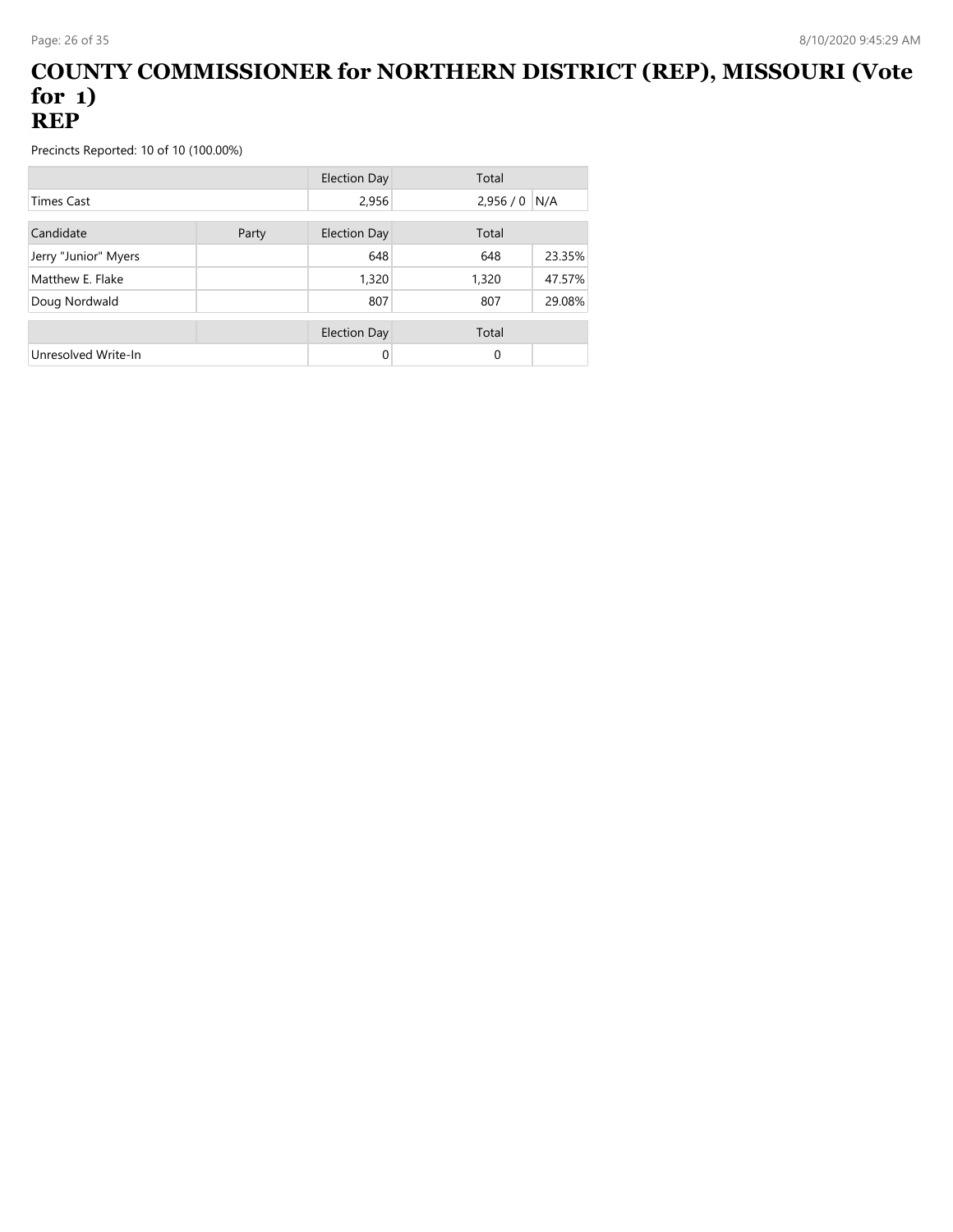#### **COUNTY COMMISSIONER for SOUTHERN DISTRICT (REP), MISSOURI (Vote for 1) REP**

|                     |       | <b>Election Day</b> | Total    |        |
|---------------------|-------|---------------------|----------|--------|
| <b>Times Cast</b>   |       | 3,278               | 3,278/0  | N/A    |
| Candidate           | Party | <b>Election Day</b> | Total    |        |
| Tony Gagliano       |       | 872                 | 872      | 28.35% |
| Dave Mikus          |       | 830                 | 830      | 26.98% |
| Luke F. Struckhoff  |       | 317                 | 317      | 10.31% |
| Tom Meyer           |       | 884                 | 884      | 28.74% |
| Jason Boles         |       | 173                 | 173      | 5.62%  |
|                     |       | <b>Election Day</b> | Total    |        |
| Unresolved Write-In |       | 0                   | $\Omega$ |        |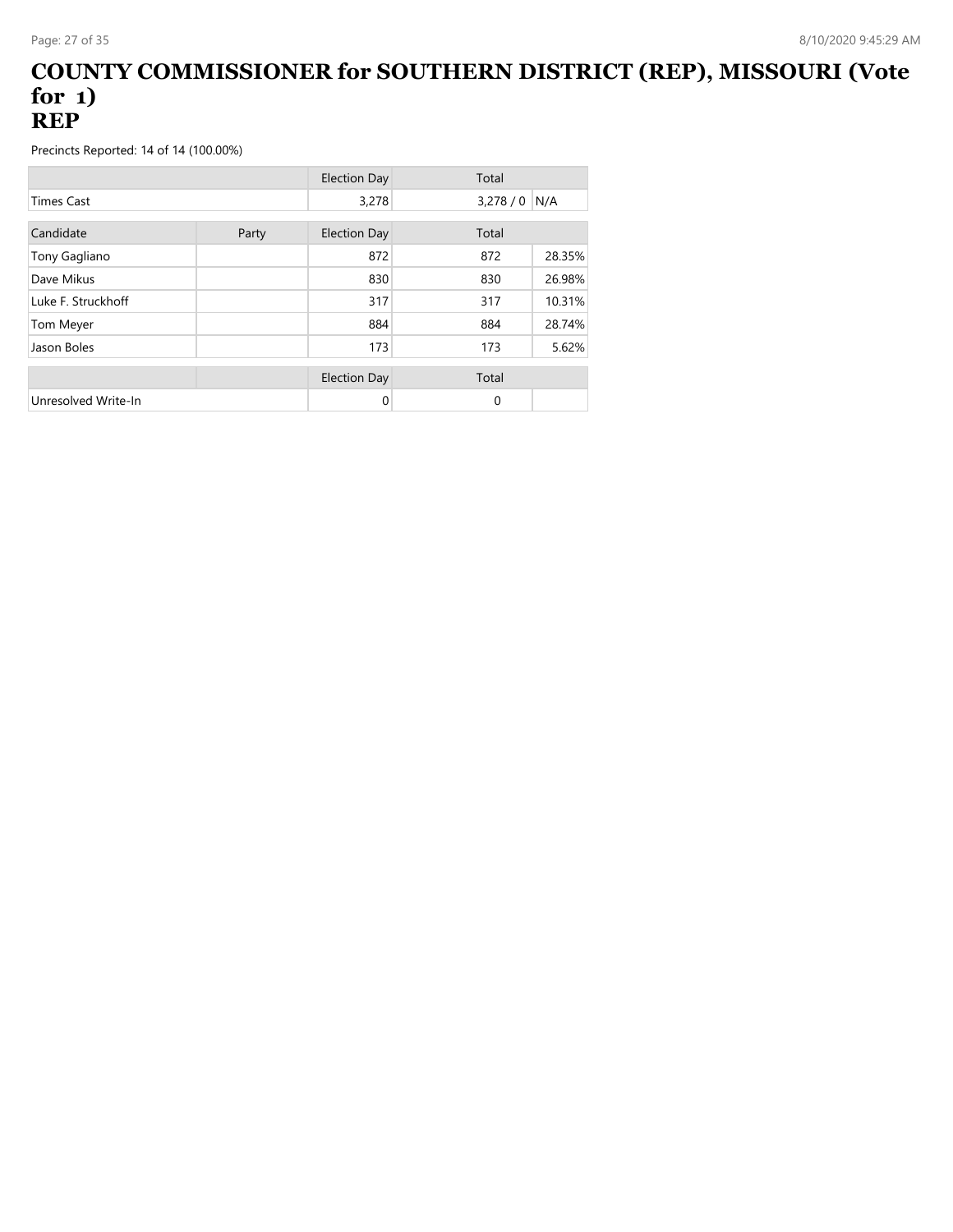## **SHERIFF for WARREN COUNTY (REP), MISSOURI (Vote for 1) REP**

|                     |       | <b>Election Day</b> | Total            |
|---------------------|-------|---------------------|------------------|
| <b>Times Cast</b>   |       | 6,234               | 6,234/0<br>N/A   |
| Candidate           | Party | <b>Election Day</b> | Total            |
| Kevin Harrison      |       | 5,399               | 5,399<br>100.00% |
|                     |       | <b>Election Day</b> | Total            |
| Unresolved Write-In |       | 0                   | 0                |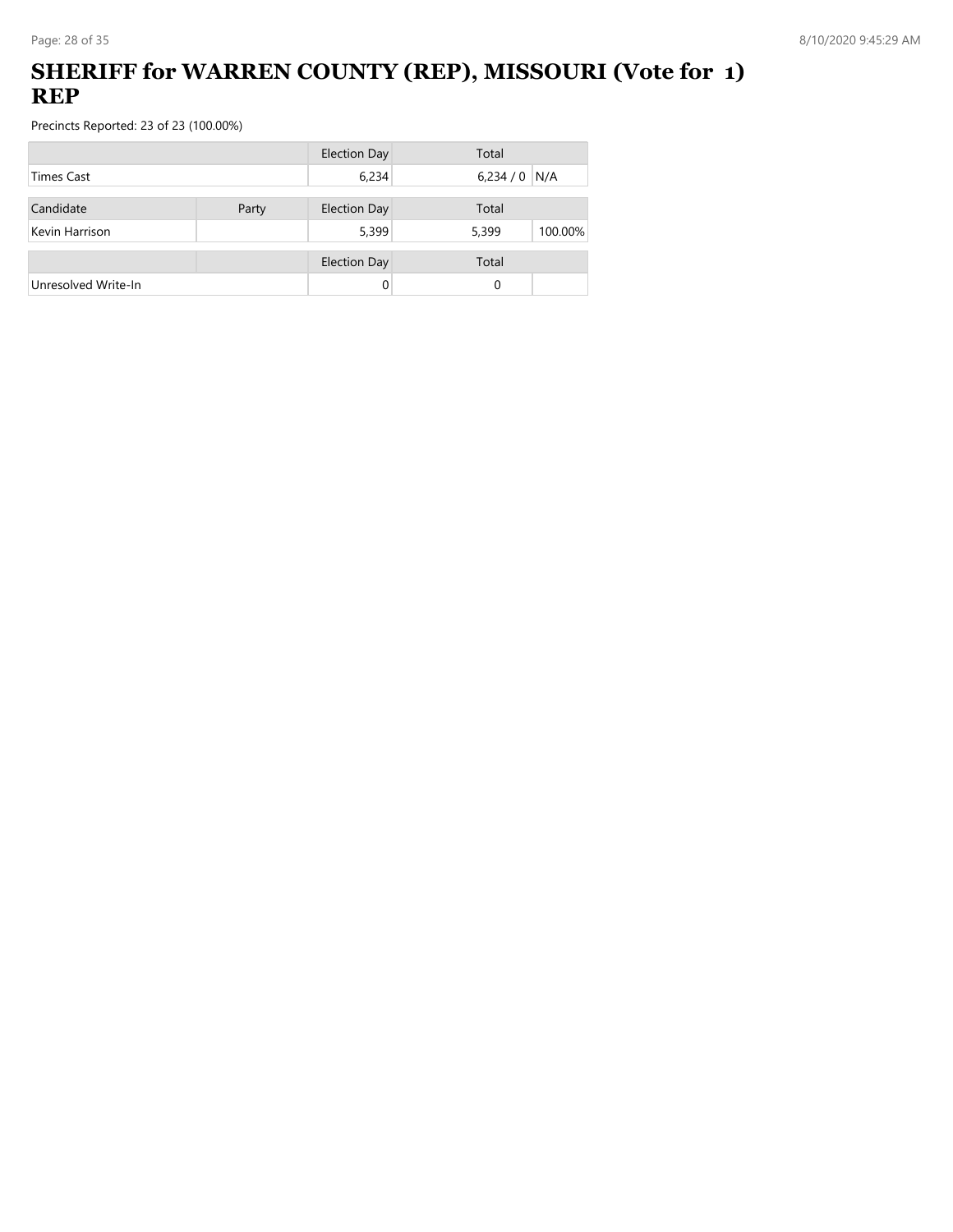## **ASSESSOR for WARREN COUNTY (REP), MISSOURI (Vote for 1) REP**

|                          |       | <b>Election Day</b> | Total   |        |
|--------------------------|-------|---------------------|---------|--------|
| Times Cast               |       | 6,234               | 6,234/0 | N/A    |
| Candidate                | Party | <b>Election Day</b> | Total   |        |
| Kathryn L. (Katie) Smith |       | 4,012               | 4,012   | 69.30% |
| Terence (Terry) Bracht   |       | 1,777               | 1,777   | 30.70% |
|                          |       | <b>Election Day</b> | Total   |        |
| Unresolved Write-In      |       | 0                   | 0       |        |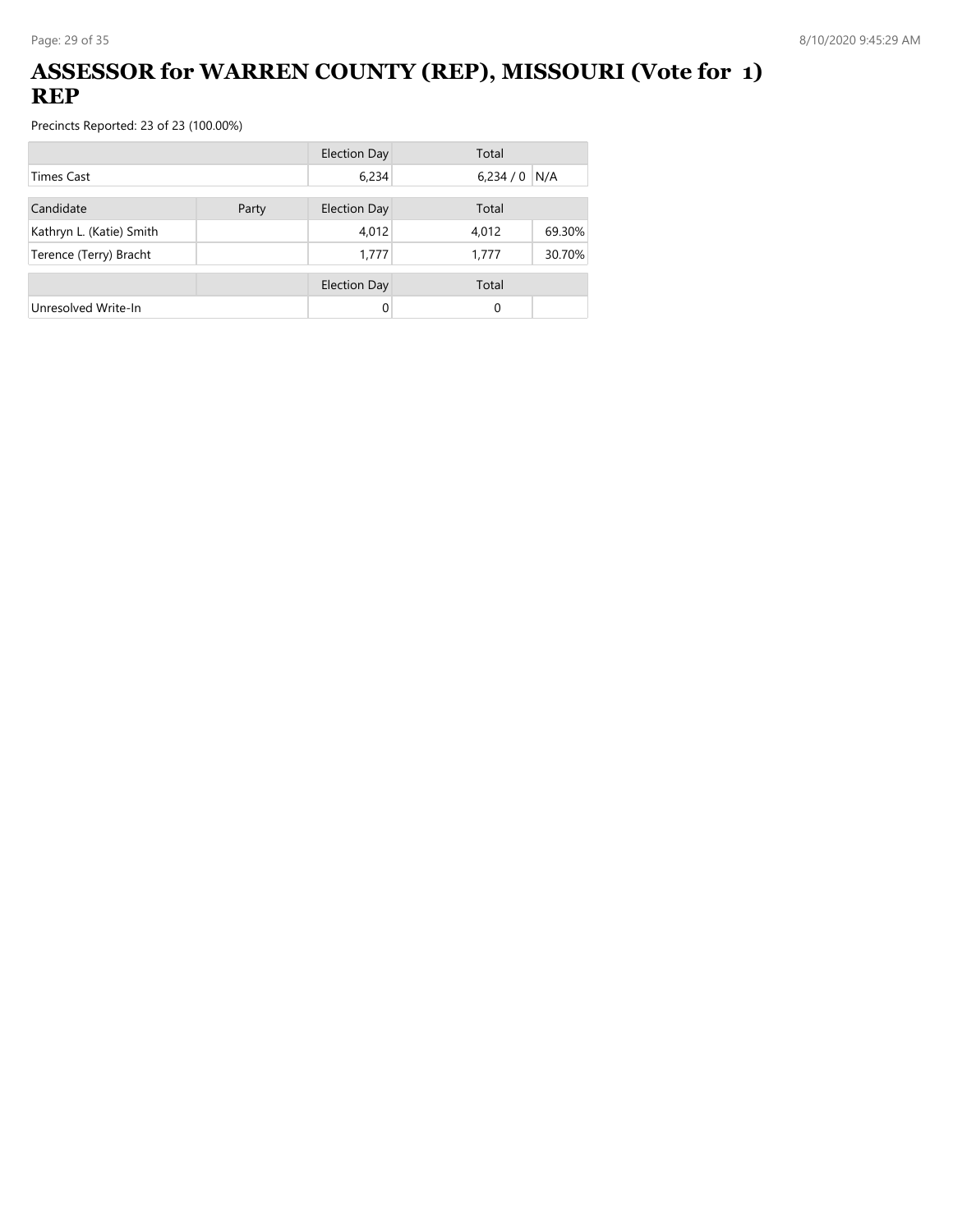#### **PUBLIC ADMINISTRATOR for WARREN COUNTY (REP), MISSOURI (Vote for 1) REP**

|                         |       | <b>Election Day</b> | Total            |  |
|-------------------------|-------|---------------------|------------------|--|
| <b>Times Cast</b>       |       | 6,234               | $6,234/0$ N/A    |  |
| Candidate               | Party | <b>Election Day</b> | Total            |  |
| Melissa (Missy) Dempsey |       | 5,188               | 100.00%<br>5,188 |  |
|                         |       | <b>Election Day</b> | Total            |  |
| Unresolved Write-In     |       |                     | 0                |  |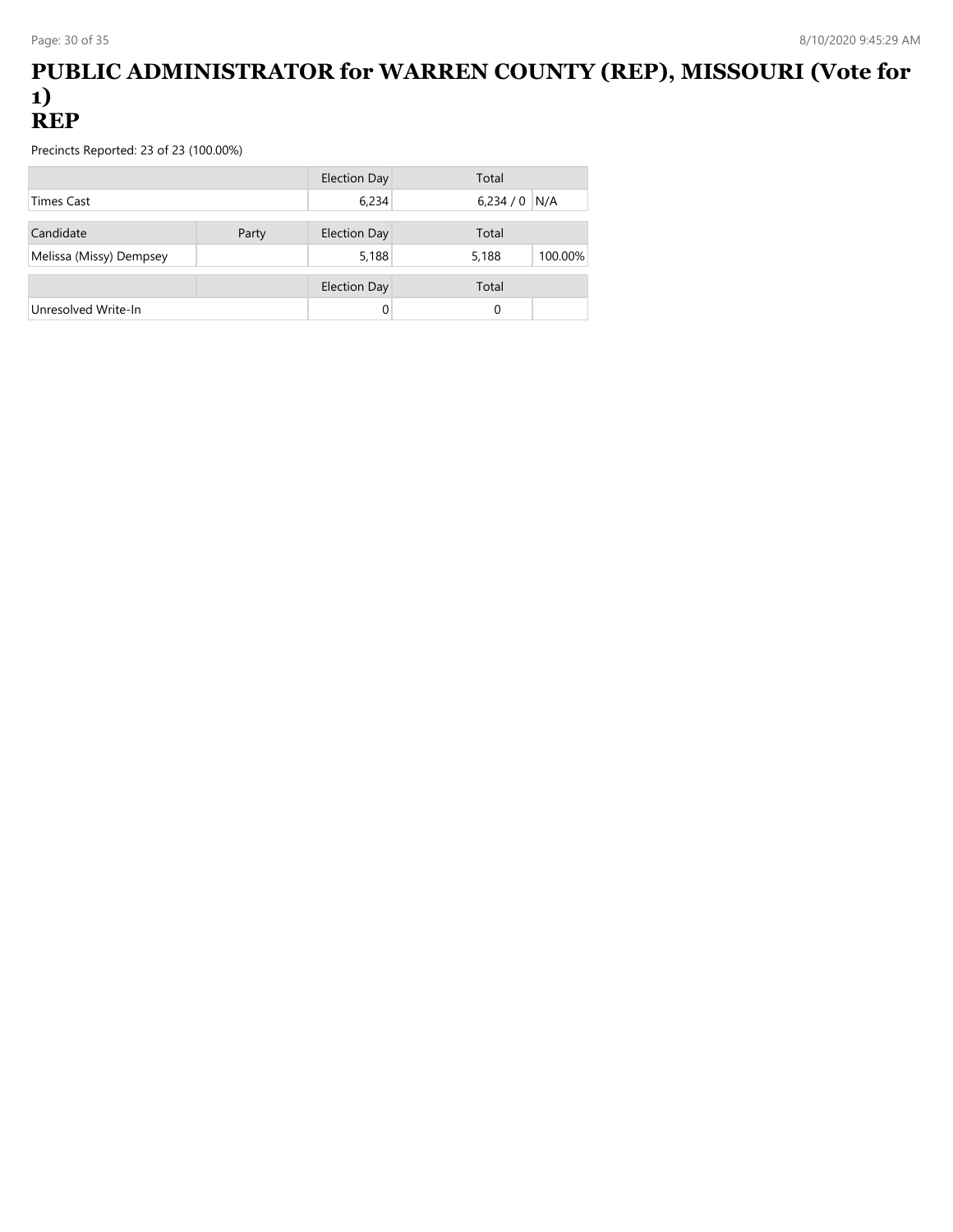## **CORONER for WARREN COUNTY (REP), MISSOURI (Vote for 1) REP**

|                     |       | <b>Election Day</b> | Total            |
|---------------------|-------|---------------------|------------------|
| <b>Times Cast</b>   |       | 6,234               | 6,234/0<br>N/A   |
| Candidate           | Party | <b>Election Day</b> | Total            |
| Mark W. O'Neill     |       | 5,170               | 100.00%<br>5,170 |
|                     |       | <b>Election Day</b> | Total            |
| Unresolved Write-In |       | 0                   | 0                |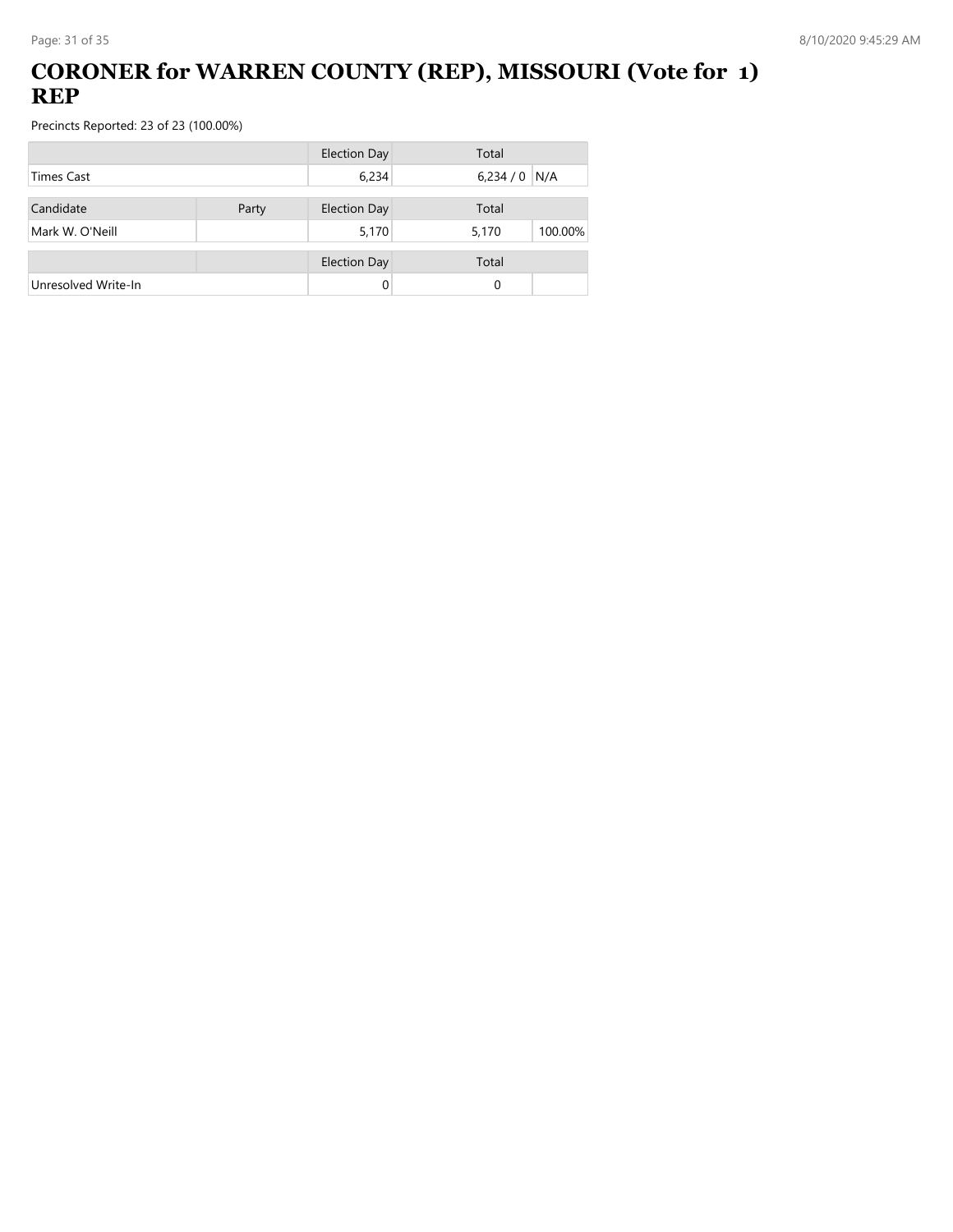### **SURVEYOR for WARREN COUNTY (REP), MISSOURI (Vote for 1) REP**

|                     |       | <b>Election Day</b> | Total            |
|---------------------|-------|---------------------|------------------|
| <b>Times Cast</b>   |       | 6,234               | 6,234/0<br>N/A   |
| Candidate           | Party | <b>Election Day</b> | Total            |
| Robert L. Lewis     |       | 5,238               | 5,238<br>100.00% |
|                     |       | <b>Election Day</b> | Total            |
| Unresolved Write-In |       |                     | 0                |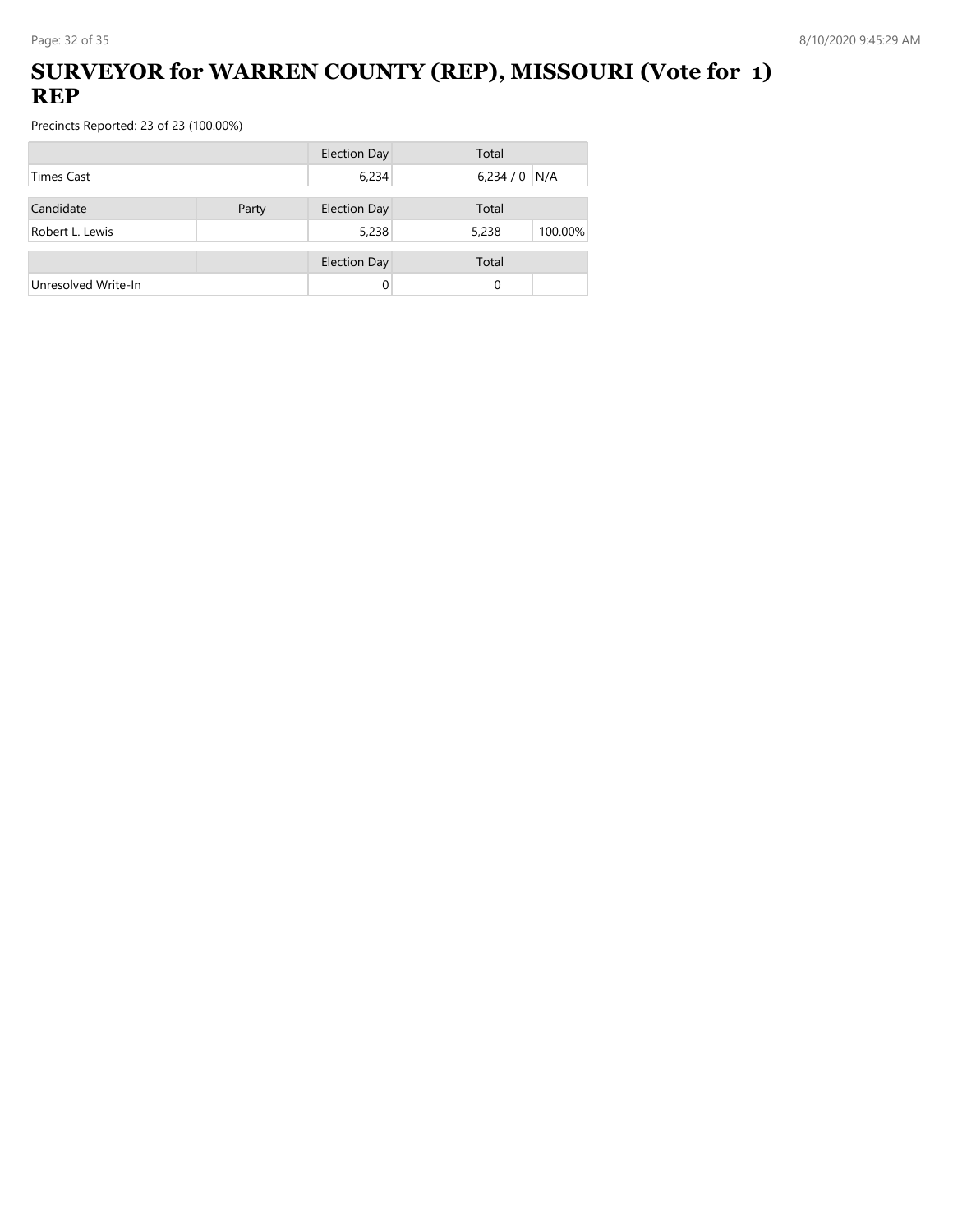## **COMMITTEEMAN for SOUTH ELKHORN (DEM), MISSOURI (Vote for 1) DEM**

|                     |       | <b>Election Day</b> | Total       |        |
|---------------------|-------|---------------------|-------------|--------|
| <b>Times Cast</b>   |       | 106                 | $106/0$ N/A |        |
| Candidate           | Party | <b>Election Day</b> | Total       |        |
| Rodger Wells        |       | 50                  | 50          | 53.76% |
| Dennis Oglesby      |       | 43                  | 43          | 46.24% |
|                     |       | <b>Election Day</b> | Total       |        |
| Unresolved Write-In |       | 0                   | 0           |        |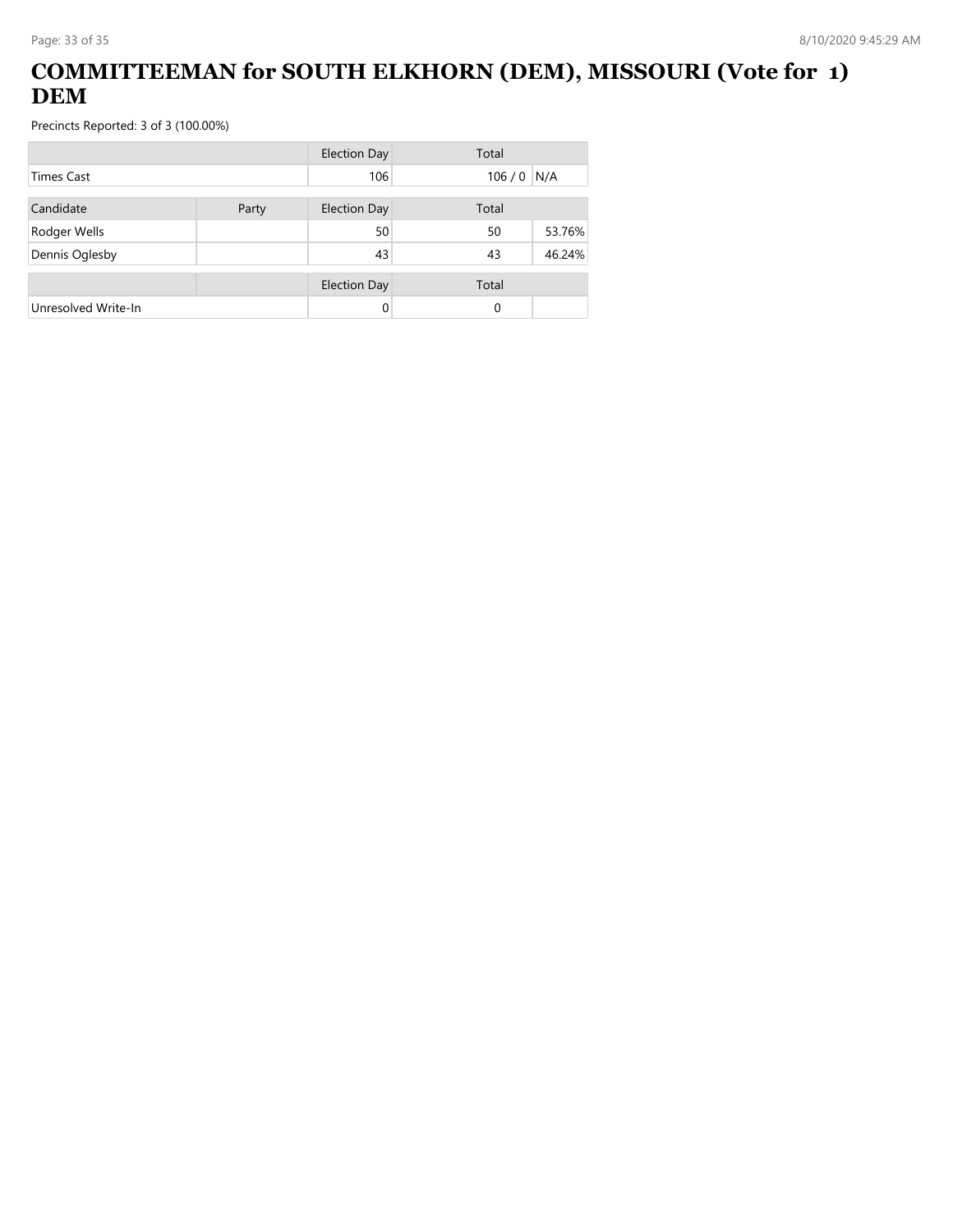# **CONSTITUTIONAL AMENDMENT NO. 2 for MISSOURI (Vote for 1)**

|                     |       | <b>Election Day</b> | Total          |        |
|---------------------|-------|---------------------|----------------|--------|
| <b>Times Cast</b>   |       | 7,851               | 7,851 / 23,681 | 33.15% |
| Candidate           | Party | <b>Election Day</b> | Total          |        |
| <b>YES</b>          |       | 2,622               | 2,622          | 33.88% |
| <b>NO</b>           |       | 5,117               | 5,117          | 66.12% |
|                     |       | <b>Election Day</b> | Total          |        |
| Unresolved Write-In |       | $\Omega$            | $\Omega$       |        |